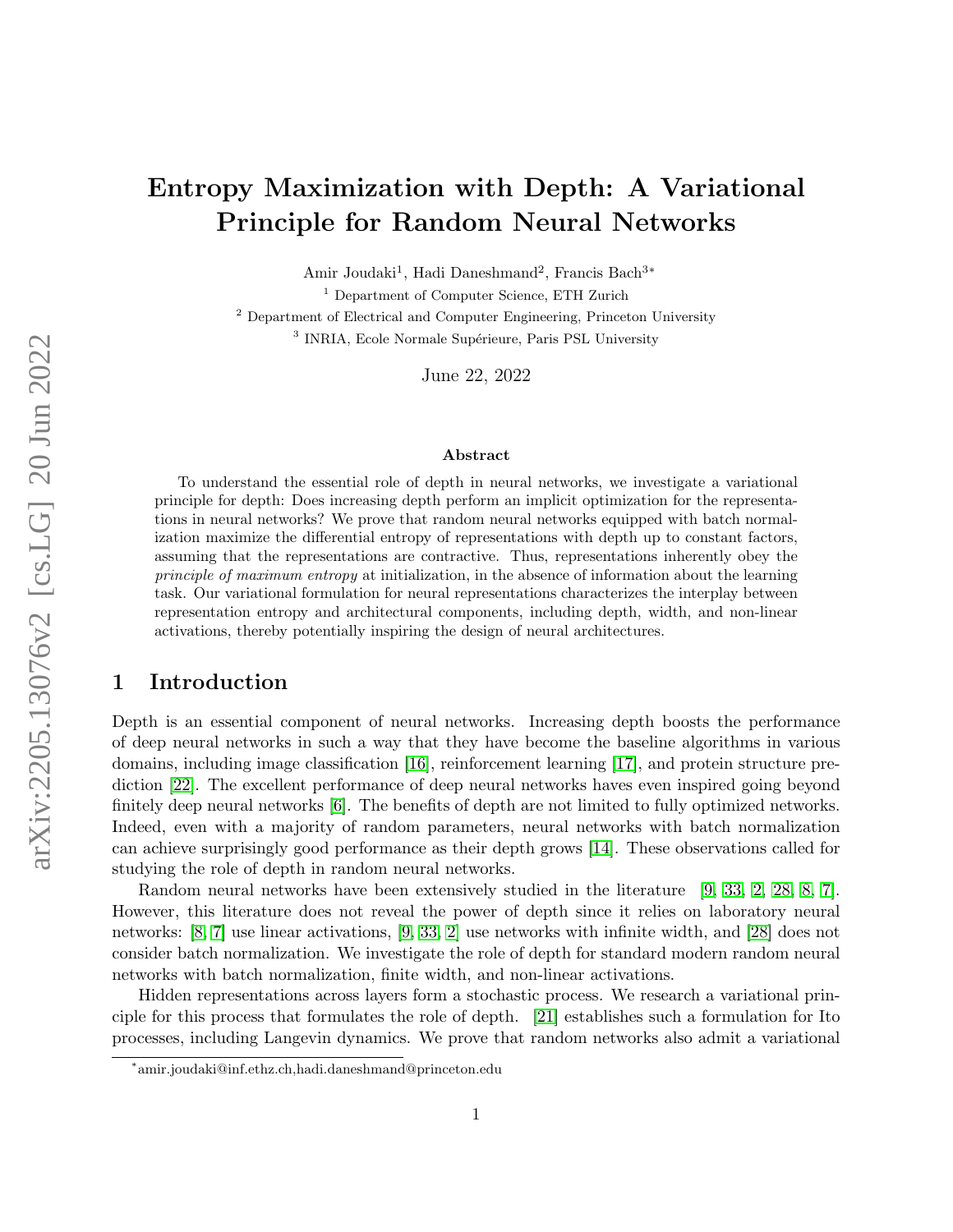<span id="page-1-1"></span>

Figure 1: Entropy maximization with depth. Hidden representations in multi-layer perceptrons with batch normalization, tanh activations, and various depths: 1, 20, 100 from left to right. We observe that the entropy of representations increases with depth. For more details, see the Appendix.

formulation: The entropy of hidden representations increases with depth. Thus, increasing depth implicitly implements the standard principle of maximum entropy.

The proposed variational formulation bridges an explanatory gap between statistical mechanics and deep neural networks. The fundamental postulate of statistical mechanics asserts that an isolated system in equilibrium has maximum entropy and is used to derive standard Boltzman's distribution [\[15\]](#page-11-7). [\[19\]](#page-11-8) draws a correspondence between information entropy and thermodynamics, arguing that the maximum entropy principle provides a natural prior for statistical mechanics. We show that deep neural networks also obey this principle. The following Theorem states our main contribution.

<span id="page-1-0"></span>**Theorem 1** (Informal). In a multi-layer perceptron with ReLU or odd activations equipped with batch normalization, and random Gaussian weight matrices, if the chain of hidden representations is  $\alpha$ -contractive ( $\alpha$  < 1, Assumption [1\)](#page-4-0), (normalized) differential entropies of hidden representations obeys

$$
Entropy_{depth} \geq Entropy_{\max} - \log(1/\lambda) - \mathcal{O}\left(\alpha^{depth} + \frac{batch-size^3\log(width)}{\lambda^2(1-\alpha)width}}\right)^{\frac{1}{2}},
$$

where  $\lambda \in (0,1]$  determines the gap with Entropy<sub>max</sub>, defined in Definition [4,](#page-5-0) as the maximum entropy subject to the batch size and network width.

Theorem [1](#page-1-0) enables us to adjust the entropy level with the design of the network architecture. The established lower bound for entropy decreases with a polynomial rate with width and an exponential rate with depth, up to a constant gap with the information-theoretic limit. With odd activations, for which  $\lambda = 1$ , networks can achieve the maximum entropy as they grow in depth and width. However, ReLU activations reduce entropy by  $\lambda \approx \frac{1}{2}$  $\frac{1}{2}$ , corresponding to zeroing-out negative representations. Note that the batch-size in batch normalization is distinct from the size of the dataset, and is typically smaller than the width. We will demonstrate that the standard Doeblin's condition [\[30\]](#page-12-4) from Markov chain theory ensures the required contraction in the above Theorem.

The established variational principle is imposed by batch normalization. [\[18\]](#page-11-9) proposes batch normalization to keep the variance and mean of representations constant across layers, which significantly enhances training. Despite its conceptual simplicity, the inner workings of batch normalization have remained largely unresolved [\[25,](#page-12-5) [24,](#page-12-6) [8,](#page-11-5) [7\]](#page-11-6). [\[8\]](#page-11-5) conjectures that batch normalization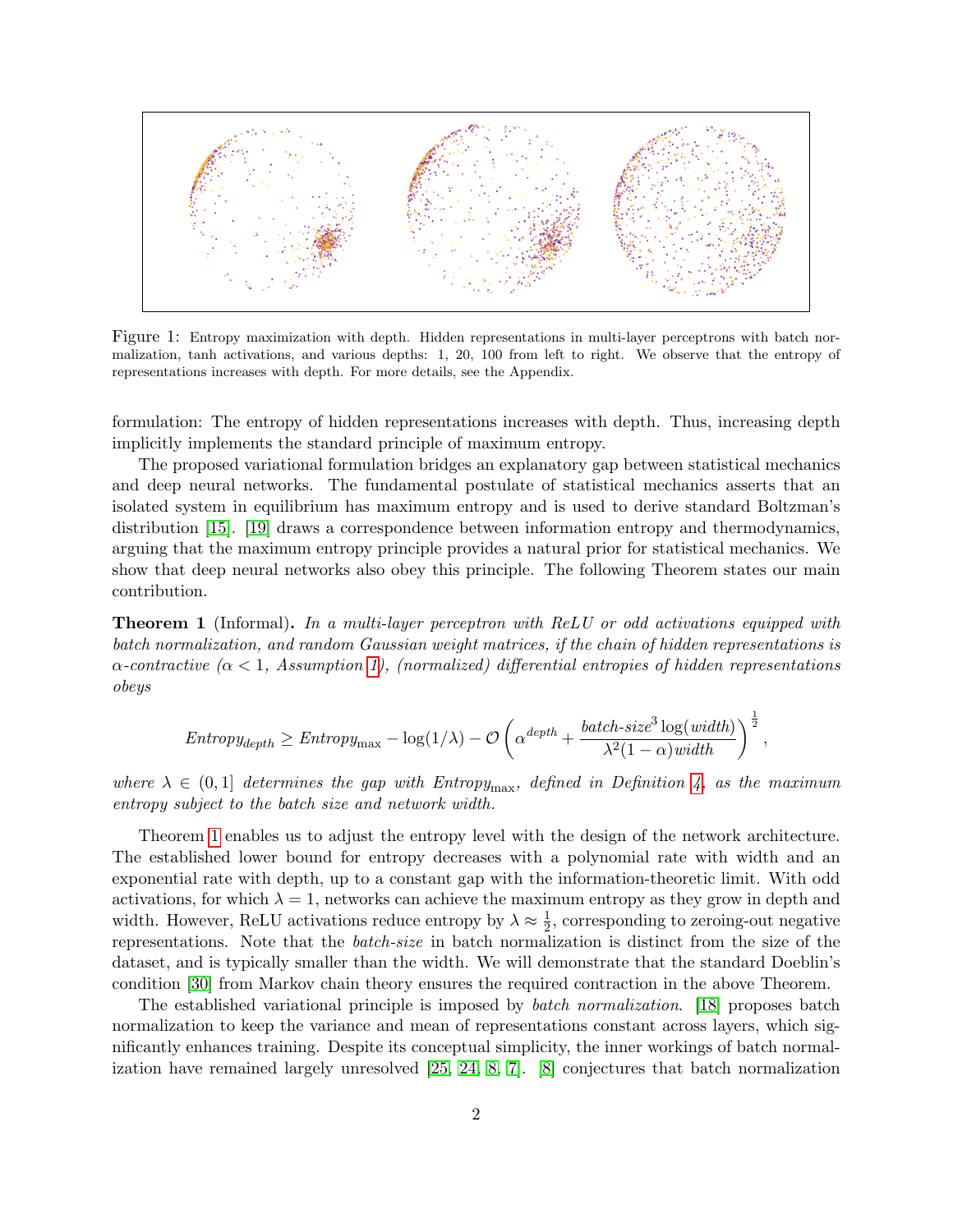avoids the rank collapse of hidden representation with depth that significantly influences training performance. We prove this conjecture as an application of our results.

The established entropy analysis relies on a novel Gaussian approximation for the distribution of hidden representations. Under the settings of Theorem [1,](#page-1-0) we prove that in deep random neural networks endowed with batch normalization, the output distribution is within  $\mathcal{O}\left(\alpha^{\text{depth}} + \frac{\text{batch-size}}{\text{width}^2}\right)$  $\setminus$ total variation distance to a Gaussian distribution. Furthermore, for a broad class of activations, notably tanh, and ReLU, the Gaussian approximation is almost isotropic. To the best of our knowledge, this is the first non-asymptotic Gaussian approximation for standard deep neural networks with non-linear activations and a finite width. The existing literature relies on either linear activations [\[8\]](#page-11-5) or the asymptotic regime of infinite width [\[9\]](#page-11-4). [\[27\]](#page-12-7) pioneered studies of neural networks in the regime of infinite width. These studies establish the elegant link between parametric learning with neural networks and non-parametric learning with Gaussian processes. The proposed Gaussian approximate is a step towards extending this link to standard networks with a finite width.

### <span id="page-2-0"></span>2 Contraction of representations

### 2.1 Notations

We use  $f(x) \leq g(x)$  and equivalently  $f(x) = \mathcal{O}(g(x))$ , to imply existence of constants c, C such that for all  $x \geq c$ ,  $f(x) \leq Cq(x)$ . We use capital letters to denote matrices. For an  $n \times m$  matrix M, we use  $||M||$  to denote its spectral norm, i.e.,  $||M|| := \max_{||v||_2 \leq 1} ||Mv||_2^2$ .  $||M||_F$  denotes the Frobenius norm  $||M||_F = (\sum_{i,j} m_{ij}^2)^{1/2}$ , and  $tr(M)$  to denotes its trace  $\sum_{i=1}^n M_{ii}$  if it is  $n \times n$ . Also, we use the compact notation  $\mathbf{1}_{n\times n}$  for the  $n \times n$  all-ones matrix.

Throughout the manuscript, we use bold-face fonts to denote random variables. If  $x$  and  $y$ follow probability measures  $\mathbf{x} \sim \mu_1, \mathbf{y} \sim \mu_2$  over a measurable space S, the total variation distance is defined as

$$
d_{\text{tv}}(\mu, q) := \inf_{\gamma} \int \mathbb{1}(x \neq y) \gamma(dx, dy), \quad \text{such that} \int_{S} \gamma(., dy) = \mu_1, \int_{S} \gamma(dx, .) = \mu_2.
$$

With a slight abuse of notation,  $d_{\text{tv}}(\mathbf{x}, \mathbf{y}) = d_{\text{tv}}(\mathbf{x}, q) = d_{\text{tv}}(\mu, \mathbf{y}) = d_{\text{tv}}(\mu, q)$ . The *differential* entropy of a random variable X over the space X and with probability density function  $f_X$ , is denoted by  $\mathcal{H}(\boldsymbol{X})$  or  $\mathcal{H}(f_X)$ , and defined as

$$
\mathcal{H}(f_X) = \mathcal{H}(\boldsymbol{X}) := \mathbb{E}[-\log(f_X(\boldsymbol{X}))] = -\int_{\mathcal{X}} f_X(x) \log f_X(x) dx.
$$

Naturally, the entropy of random vectors increases with its dimension. To achieve a dimension-free entropy, we introduce normalized entropy.

**Definition 1** (Normalized entropy). For a random vector x with dimension overall D, define the normalized entropy  $as\ \overline{\mathcal{H}}(\mathbf{x}) := \frac{1}{D}\mathcal{H}(\mathbf{x})$ .

In the case of random matrix  $\boldsymbol{H} \in \mathbb{R}^{d \times n}$ , its normalized entropy is  $\overline{\mathcal{H}}(\boldsymbol{H}) = \frac{1}{dn} \mathcal{H}(\boldsymbol{H})$ .

#### 2.2 Fixed point Theorem

Consider a non-empty complete metric space  $\Omega$  endowed with a metric d, and a given map T:  $\Omega \to \Omega$ . Brouwer's fixed point theorem establishes the existence of fixed point  $X_*$  that obeys  $T(X_*) = X_*$ .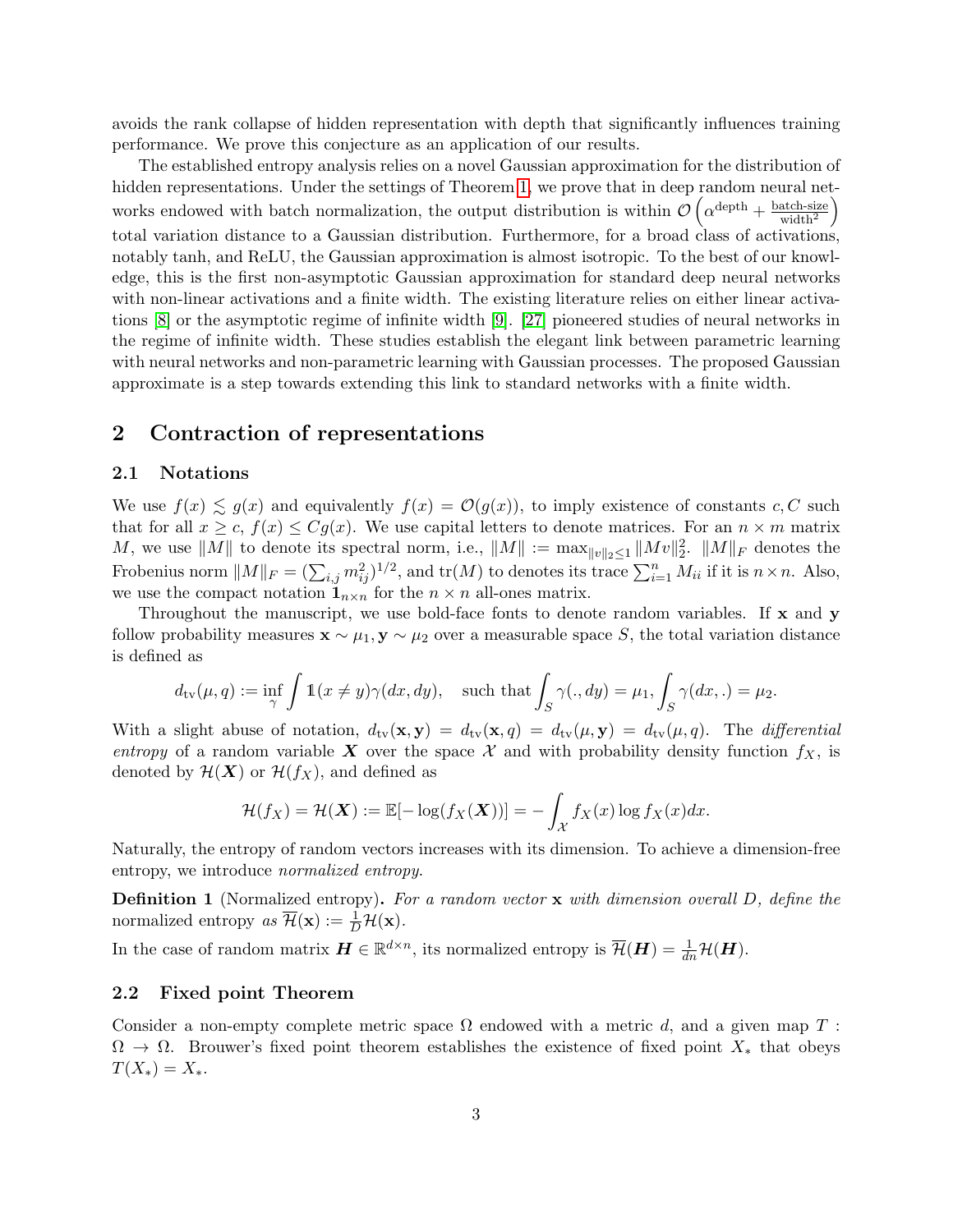**Theorem 2** (Brouwer's fixed point theorem [\[5\]](#page-11-10)). For  $T: \mathcal{S} \to \mathcal{S}$  where  $\mathcal{S}$  is a convex compact set, there exists a fixed point  $X_* \in \mathcal{S}$  such that  $T(X_*) = X_*$ .

Banach fixed point Theorem establishes the convergence of  $X_{k+1} = T(X_k)$  to its fixed point for a contractive T. The map T is  $\alpha$ -contracting if  $d(T(X), T(Y)) \leq \alpha d(X, Y)$  holds for all  $X, Y \in \Omega$ and  $\alpha \in (0,1)$ . Banach fixed point Theorem establishes  $X_k \to X_*$  as  $k \to \infty$ .

**Theorem 3** (Banach fixed point theorem [\[3\]](#page-10-1)). If T is  $\alpha$ -contracting, then there exists a unique  $X_* \in \Omega$  such that  $T(X_*) = X_*$ . Furthermore,  $d(X_k, X_*) = \mathcal{O}(\alpha^k d(X_0, X_*)).$ 

### 2.3 Hidden layer representations form a Markov chain

Let  $H_0 \in \mathbb{R}^{d \times n}$  denote the input matrix that consists of n samples in  $\mathbb{R}^d$ .  $H_\ell \in \mathbb{R}^{d \times n}$  denotes the hidden representation of these samples at layer  $\ell$  of a network with a constant width d across the layer with normalization denoted by N. These representations form a time homogeneous Markov chain as

<span id="page-3-1"></span>
$$
\boldsymbol{H}_{\ell+1} := \boldsymbol{W}_{\ell} \boldsymbol{A}_{\ell}, \qquad \boldsymbol{A}_{\ell+1} := \frac{1}{\sqrt{d}} \underbrace{F \circ N}_{\phi}(\boldsymbol{H}_{\ell}), \qquad (\text{representation chain})
$$

where F is the activation that acts element-wise, and  $\mathbf{W}_{\ell} \in \mathbb{R}^{d \times d}$  are random weight matrices with i.i.d. Gaussian elements. Our analysis covers not only the batch normalization used for theoretical analyses [\[7,](#page-11-6) [8\]](#page-11-5) denoted by  $N_1$ , but also the standard batch normalization used in practice [\[18\]](#page-11-9) denoted by  $N_2$ :

- $N_1$ : Normalization.  $N_1$  projects  $\mathbb{R}^n$  onto the *n*-sphere with radius  $\sqrt{n}$ :  $N_1(v) := \frac{v}{\|v\|/\sqrt{n}}$ , and also admits matrix-inputs:  $[N_1(A)]_{i.} = N_1(A_i)$ .
- $N_2$ : Normalizing with mean reduction. N<sub>2</sub> centers before normalization  $N_2(v) := N_1(v \frac{1}{n})$  $\frac{1}{n} \sum_{i}^{n} v_i$ , and similarly acts row-wise on matrices  $[N_2(A)]_{i.} = N_2(A_{i.})$ .

We will characterize the distribution of random matrices  $H_1, \ldots, H_\ell$  for various F, and N. In particular, we will demonstrate applications of our theoretical analysis for  $ReLU(x) = max(0, x)$ , and also the family of odd activations denoted by  $\mathcal{F}_{odd}$ .

Definition 2. Define the following function classes

- Sub-linear  $\mathcal{F}_{sub-lin} := \{F : |F(x)| \leq |x|\}.$
- *Odd*  $\mathcal{F}_{odd} := \{ F : F(-x) = F(x) \}.$

Observe that the hyperbolic tangent used in practice, and linear activations for theoretical studies [\[8,](#page-11-5) [7\]](#page-11-6) belong to  $\mathcal{F}_{odd}$ .

#### 2.4 Contraction of hidden representations with depth

Let  $\{\mu_\ell\}_{\ell\in\mathbb{N}}$  denote the distribution of the chain of hidden representations  $\{H_\ell\}_{\ell\in\mathbb{N}}$ . Since the chain is homogeneous in  $\ell$ ,  $\{\mu_{\ell}\}_\ell$  obeys a linear iteration as

<span id="page-3-0"></span>
$$
\mu_{\ell+1} = \int k(\cdot, y)\mu_{\ell}(y)(dy), \qquad \text{(distributional iteration)}
$$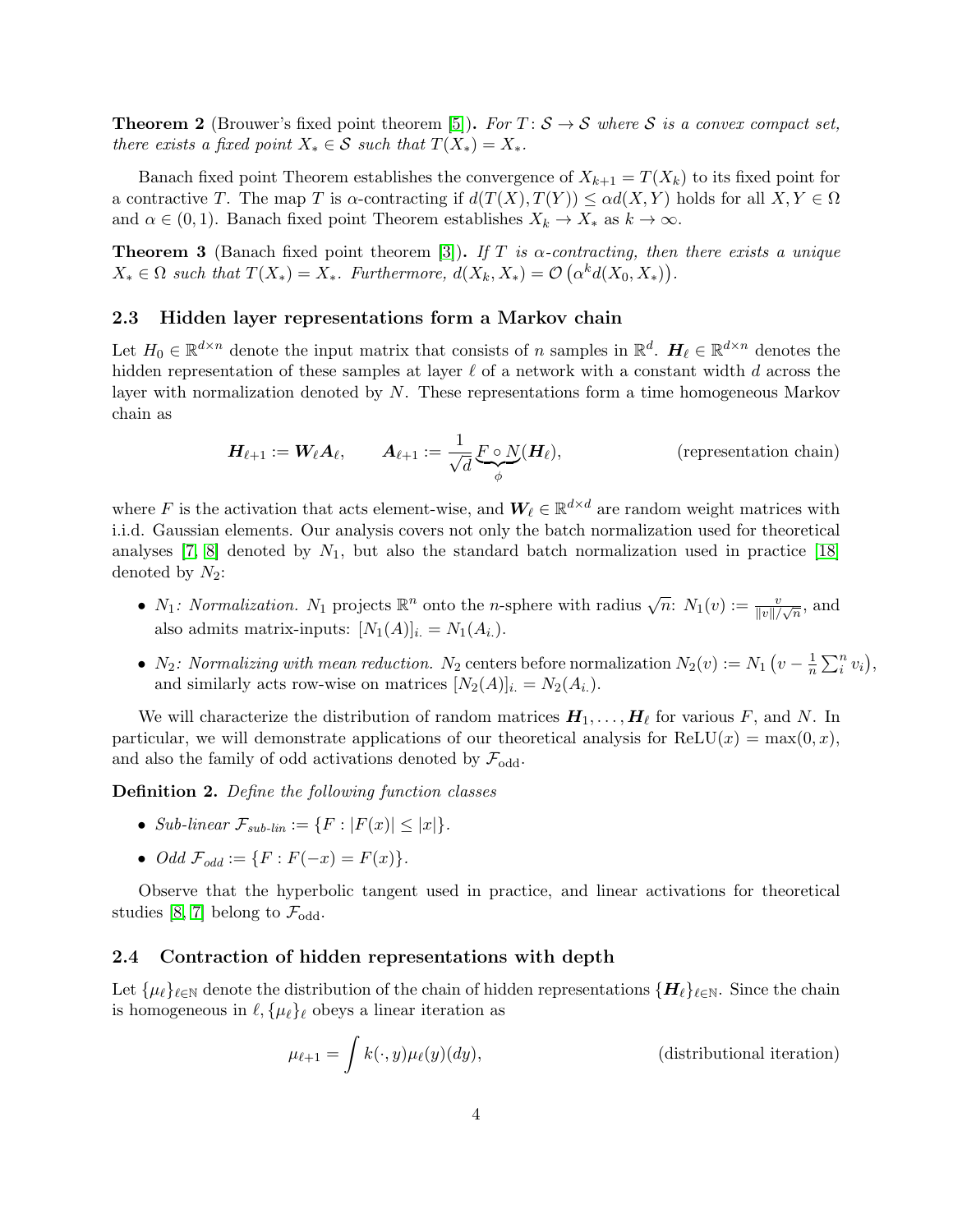where  $k$  is the Markov kernel associated with the chain of hidden representations. Recall the Markov kernel is an extension of transition probability to Markov chains with infinite state spaces [\[13\]](#page-11-11). Our analysis relies on the contraction of  $\mu_{\ell}$  in total variation stated in the following assumption.

#### <span id="page-4-0"></span>Assumption 1 (Contraction). The [distributional iteration](#page-3-0) is α-contracting in total variation.

A sufficient condition for the contraction is Doeblin's condition [\[11\]](#page-11-12). Doeblin's condition, which is also called minorisation condition [\[30\]](#page-12-4), ensures the chain explore the entire state space [\[13\]](#page-11-11): There exist a measure  $\nu$  and a constant  $\alpha \in (0,1)$  such that

$$
k(\mathcal{B}, y) \ge (1 - \alpha)\nu(\mathcal{B}),
$$

for all Borel set  $\beta$  and  $\gamma$ . Doeblin's condition has been extensively studied in Markov chain theory [\[30,](#page-12-4) [31,](#page-12-8) [26,](#page-12-9) [29,](#page-12-10) [20,](#page-12-11) [12\]](#page-11-13). For example, Gibbs sampler and state-space models [\[13\]](#page-11-11), hierarchical Poisson modes [\[31\]](#page-12-8), and other Markov chain Monte Carlo [\[20\]](#page-12-11) are known to obey Doeblin's condition hence they are contractive. For contractive [distributional iteration,](#page-3-0) Banach fixed-point Theorem ensures the convergence of distributions to a unique stationary distribution denoted by  $\pi$ . In upcoming sections, we characterize this stationary distribution.

### 3 Variational formulation

#### 3.1 Stationary moments

To characterize the distribution of hidden representations, we leverage the stationary moments of hidden representation.

**Definition 3** (β-Stationary). Given a random vector  $\mathbf{w} \sim \mathcal{N}(0, C_*)$ , the matrix  $C_* \in \mathbb{R}^{n \times n}$  is  $\beta$ -stationary, *if it obeys* 

$$
\mathbb{E}\left[\phi(\mathbf{w})\phi(\mathbf{w})^{\top}\right] = C_*, \qquad \text{tr}(C_*) = \beta n. \qquad \text{(stationary condition)}
$$

Observe that  $C_* = 0$  is the 0-stationary for any function that  $F(0) = 0$ . The Proposition [4](#page-4-1) and Proposition [5,](#page-4-2) demonstrate existence of non-trivial, i.e.  $\beta > 0$ -stationary moments, for networks with odd and ReLU activations respectively. The high level idea is to define  $C_*$  with constant diagonal and off-diagonal elements, show that  $C_*' := \mathbb{E}\phi(\mathbf{w})\phi(\mathbf{w})^\top$  has constant diagonal and offdiagonals, and leverage Burrower's fixed point theorem to show a stationary C<sup>∗</sup> (find the detailed proof in the appendix).

<span id="page-4-1"></span>**Proposition 4** (Odd activations). Suppose  $F \in \mathcal{F}_{odd} \cap \mathcal{F}_{sub-lin}$ . For a network with  $\phi := F \circ N_1$ , there exists  $\beta_F := \Omega(\inf_{x \geq 1} F^2(x))$  such that  $\beta_F I_n$  is  $\beta_F$ -stationary.

Leveraging Brouwer's fixed-point theorem, the following Proposition characterizes stationary moments of networks with ReLU activation.

<span id="page-4-2"></span>**Proposition 5** (ReLU activations). For  $\phi := \text{ReLU} \circ N_2$ , there exists  $0 \leq \rho \leq \frac{1}{2}$  $\frac{1}{2}$ , such that 1  $\frac{1}{2}((1 - \rho)I_n + \rho \mathbf{1}_{n \times n})$  is  $(\frac{1}{2})$  $(\frac{1}{2})$ -stationary.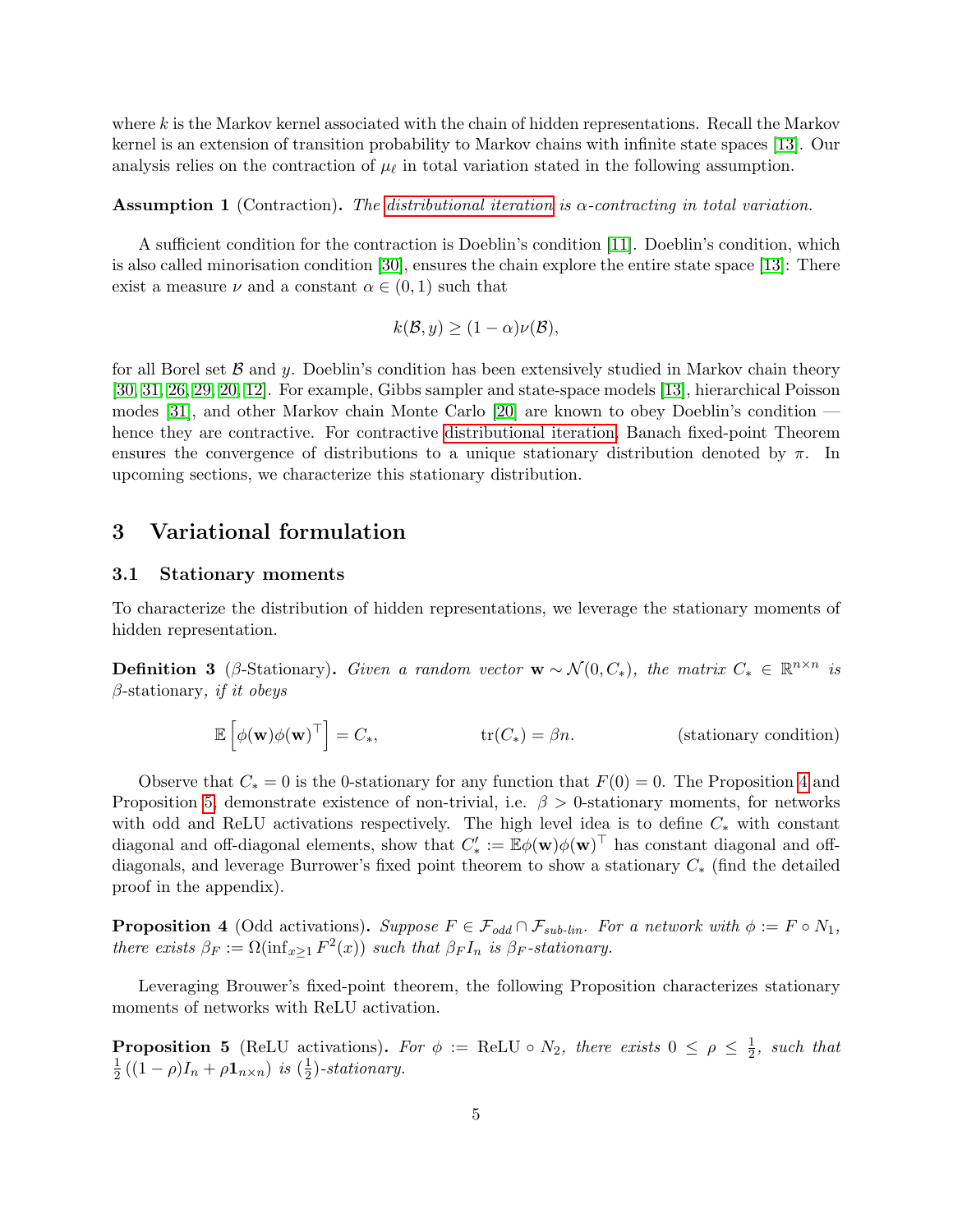#### 3.2 Differential entropy maximization

We formulate the maximum achievable entropy for hidden representations as a variational problem.

<span id="page-5-0"></span>**Definition 4.** The maximum entropy  $\mathcal{H}_{max}$  is the maximum differential entropy amongst all probability measures  $\mu$  over  $d \times n$  matrices, with bounded trace:

$$
\mathcal{H}_{\max} := \max_{\mu} \left\{ \mathcal{H}(\mu) : \int_{\mathbb{R}^{d \times n}} \text{tr}(A^{\top} A) \mu(dA) \leq n \right\},\
$$

and we define  $\overline{\mathcal{H}}_{\max}$  as the normalized maximum entropy (with dimension)  $\overline{\mathcal{H}}_{max} := \frac{1}{nd} \mathcal{H}_{max}$ .

The above variational problem admits a closed-form solution presented in the following lemma.

<span id="page-5-2"></span>Lemma 6.  ${\cal H}_{\rm max}=\frac{nd}{2}$  $\frac{2d}{2}(1+\ln(2\pi))$  and  $\overline{\mathcal{H}}_{max}=\frac{1}{2}$  $rac{1}{2}(1 + \ln(2\pi)).$ 

#### 3.3 Entropy maximization with depth

Using the stationary moments, we analyze the entropy of representations in random networks. The following theorem proves the entropy increases with depth. The proof of this Theorem is postponed to Section [6.](#page-7-0)

<span id="page-5-1"></span>**Theorem 7** (Restated Theorem [1\)](#page-1-0). Suppose the chain of hidden representations obeys Assump-tion [1,](#page-4-0) the activation is sub-linear  $F \in \mathcal{F}_{sub-lin}$ , and  $C_*$  is  $\beta$ -stationary; then,

$$
\overline{\mathcal{H}}(\boldsymbol{H}_{\ell+1}/\beta) \geq \overline{\mathcal{H}}_{max} - \log(1/\lambda_1) - \mathcal{O}\left(\alpha^{\ell} + \frac{n^3\log(d)}{\lambda_1^2(1-\alpha)d}\right)^{\frac{1}{2}},
$$

where  $\lambda_1 := \lambda_1(C_*)$  denotes the smallest eigenvalue of  $C_*$ .

Note that dividing  $H_{\ell+1}$  by  $\beta = \frac{1}{n}$  $\frac{1}{n}$  tr( $C_*$ ) ensures that the trace constraint in Definition [4](#page-5-0) is met.

The last theorem characterizes the entropy for a wide family of neural networks with non-linear activations. For example, incorporating Propositions [4,](#page-4-1) and [5](#page-4-2) into the entropy lower bound yields:

• Odd activations. For  $\phi = F \circ N_1$  for  $F \in \mathcal{F}_{odd}$  with  $\beta_F$  introduced in Proposition [4,](#page-4-1)

$$
\overline{\mathcal{H}}(\boldsymbol{H}_{\ell+1}^{(odd)}/\beta_F) \geq \overline{\mathcal{H}}_{max} - \mathcal{O}\left(\alpha^{\ell} + \frac{n^3\log(d)}{(1-\alpha)d}\right)^{\frac{1}{2}}.
$$

• **ReLU.** For  $\phi = \text{ReLU} \circ N_2$ ,

$$
\overline{\mathcal{H}}(2\boldsymbol{H}_{\ell+1}^{(\mathrm{ReLU})}) \geq \overline{\mathcal{H}}_{max} - \ln(2) - \mathcal{O}\left(\alpha^{\ell} + \frac{n^3\log(d)}{(1-\alpha)d}\right)^{\frac{1}{2}}.
$$

Therefore, the ReLU activation reduces the entropy bound by ln(2), as it zeroes out (almost half) of coordinates in random representations.

The last Theorem provides an information-theoretic view of the underlying mechanism of depth. By increasing entropy, deep neural networks compress irrelevant information in inputs. Let  $\mathcal{I}(x; y)$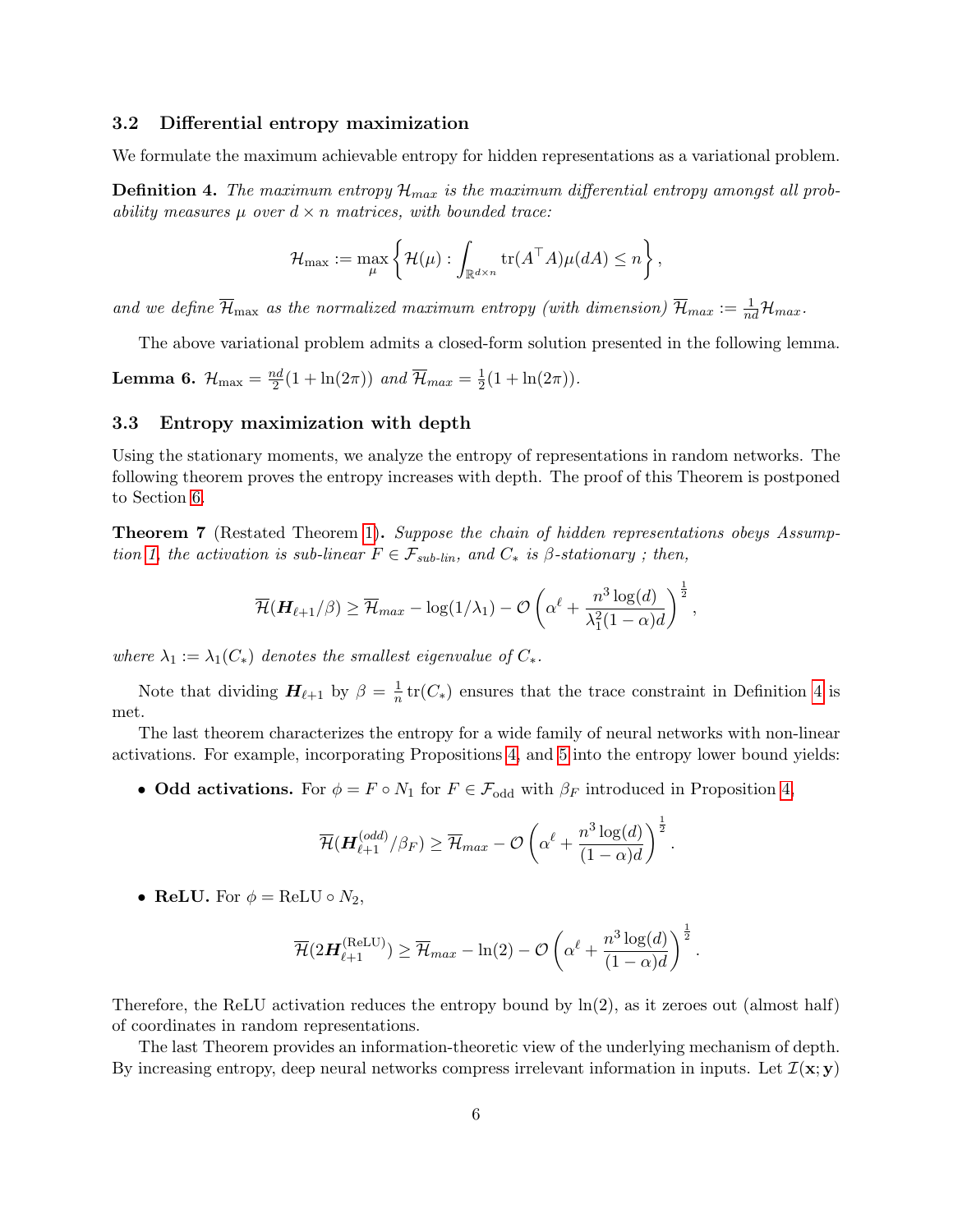denote the mutual information between random variables  $x$  and  $y$ , which measures relevant information of x about y. The last Theorem implies  $\mathcal{I}$ (input,  $H_{\ell}/\beta$ ) implicitly decreases with depth up to adjustable constants:

$$
(nd)^{-1}\mathcal{I}(\mathbf{H}_{\ell}/\beta; \text{input}) = \overline{\mathcal{H}}(\mathbf{H}_{\ell}/\beta) - \overline{\mathcal{H}}(\mathbf{H}_{\ell}/\beta|\text{input})
$$
  
=  $\overline{\mathcal{H}}(\mathbf{H}_{\ell}/\beta) \mp \overline{\mathcal{H}}_{\text{max}} - \overline{\mathcal{H}}(\mathbf{H}_{\ell}/\beta|\text{input})$   
 $\leq 2 \times (\text{bound in Theorem 7}).$ 

According to the information bottleneck principle, pruning irrelevant information is essential for learning [\[34\]](#page-12-12). The information bottleneck principle formulates the learning objective as generating representations  $H$  that minimizes

$$
\mathcal{I}(\text{input}; \boldsymbol{H}) - \gamma \mathcal{I}(\boldsymbol{H}; \text{labels}).
$$

Pruning irrelevant information decreases the first term. While minimizing the second term implies capturing relevant information about labels. We can omit the second term at initialization since the network is agnostic to labels. In that regard, deep networks with increasing entropy obey the information bottleneck principle.

### 4 Normalization with depth

The entropy characterization relied on the Gaussian approximation of hidden representations established in the following theorem (see Section [6](#page-7-0) for the proof).

<span id="page-6-0"></span>**Theorem 8.** Suppose the chain of hidden representations obeys Assumption [1,](#page-4-0)  $F \in \mathcal{F}_{sub-lin}$ , and  $C_*$  is  $\beta$ -stationary; then,

$$
d_{\text{tv}}(\boldsymbol{H}_{\ell}, \boldsymbol{G}) \lesssim \alpha^{\ell} + \frac{n^3 \log d}{(1 - \alpha)d} \|C_*^{-1}\|^2,
$$
 (normal approximation)

holds for  $G \in \mathbb{R}^{d \times n}$  whose rows are i.i.d.  $\mathcal{N}(0, C_*)$ .

Thus, the distribution of hidden representations contracts to a Gaussian distribution within an  $\epsilon$  total variation distance, where  $\epsilon$  vanishes as  $d \to \infty$  and  $\ell \to \infty$ . Mean-field studies of neural networks in [\[9\]](#page-11-4) also confirm the Gaussian outputs for  $d \to \infty$ . However, there are rare Gaussian approximations for standard neural networks with finite width and batch normalization. To the best of our knowledge, [\[7\]](#page-11-6) proposes the only non-asymptotic result established for neural networks with linear activations. Gaussian contraction in the last Theorem holds for a wide family of activations. Leveraging the established characterizations for stationary moments by Propositions [4](#page-4-1) and [5,](#page-4-2) we demonstrate the generality of Gaussian approximation for ReLU and odd activations:

**Odd activations.** Let 
$$
\phi = F \circ N_1
$$
 for  $F \in \mathcal{F}_{odd} \cap \mathcal{F}_{sub-lin}$ ,  $d_{\text{tv}}(\mathbf{H}_{\ell}, \mathbf{G}) \lesssim \alpha^{\ell} + \frac{n^3 \log d}{d\beta_F^2 (1-\alpha)}$ .  
\n**ReLU.** For  $\phi = \text{ReLU} \circ N_2$ ,  $d_{\text{tv}}(\mathbf{H}_{\ell}, \mathbf{G}) \lesssim \alpha^{\ell} + \frac{8n^3 \log d}{d(1-\alpha)}$ .

The result for odd activations recovers the Gaussian approximation bound for linear activation established by [\[7\]](#page-11-6) (with a worse dependency on  $n$ ).

Remarkably, Gaussian distributions admit the maximum entropy principle under mild conditions. Leveraging this property, we established the entropy bound in Theorem [7](#page-5-1) (see Section [6](#page-7-0) for the proof).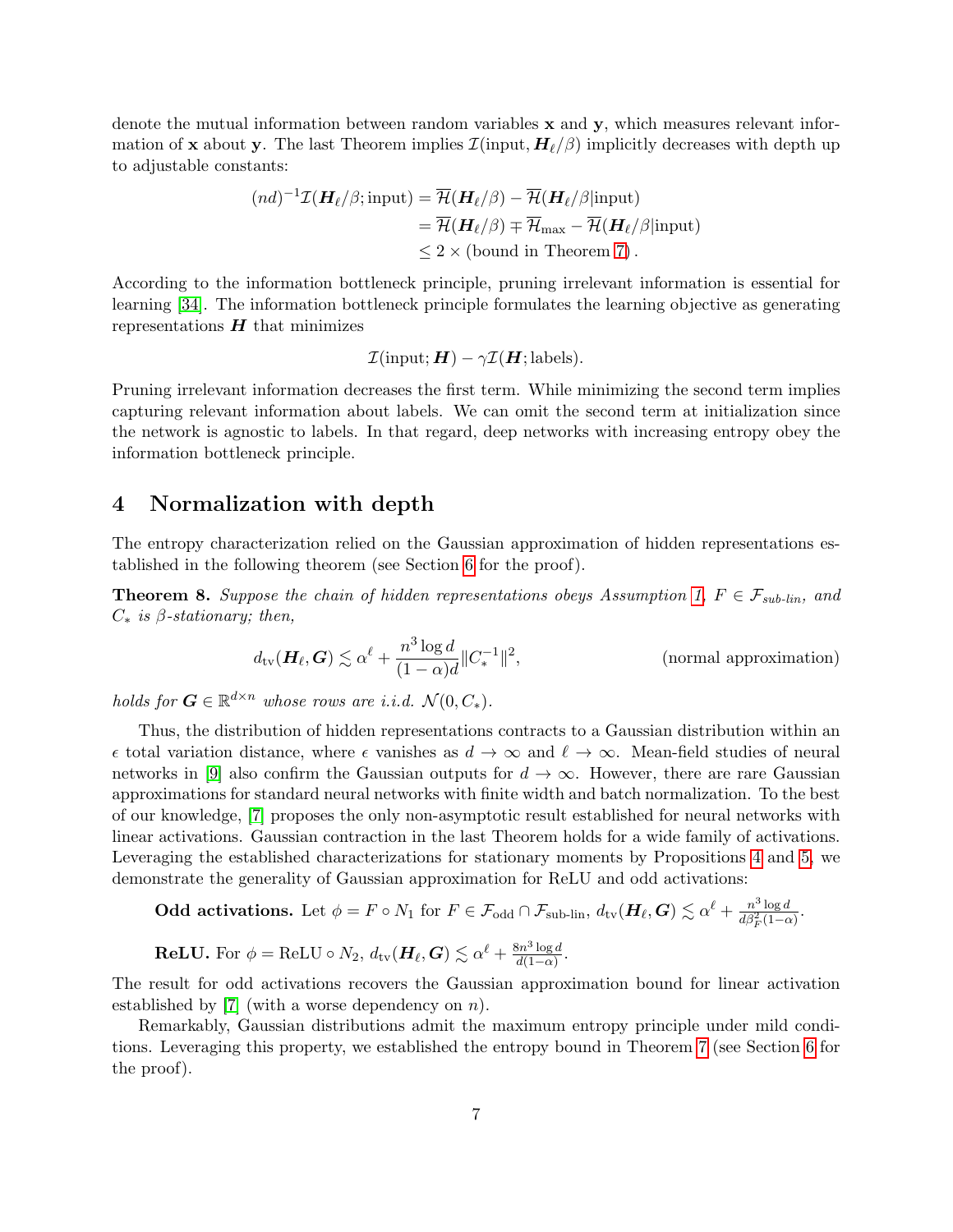### 5 Batch normalization avoids the rank collapse issue

Batch normalization interacts with learning neural networks in various ways: influencing inputoutput Jacobians [\[4\]](#page-10-2), adjusting the learning-rate [\[1,](#page-10-3) [4\]](#page-10-2), influencing the gradient explosion [\[37\]](#page-13-0), changing the landscape properties of the training loss [\[32,](#page-12-13) [23\]](#page-12-14), and avoiding the rank collapse of hidden representations [\[8,](#page-11-5) [7\]](#page-11-6). We demonstrate how to prove these observations with our analysis, thereby shedding light on batch normalization's inner workings. In particular, we show the application of our results in the rank analysis. Without batch normalization, the rank of hidden representations collapses to one with depth, in that training significantly slows [\[8\]](#page-11-5). In stark contrast, we prove batch normalization avoids the rank collapse issue [\[8\]](#page-11-5).

<span id="page-7-2"></span>**Lemma 9** (Concentration with total variation).  $\mathbf{A}_{\ell}^{\top} \mathbf{A}_{\ell}$  is concentrated around the  $\beta$ -stationary  $C_*$ :

$$
\mathbb{P}\left(\|\boldsymbol{A}_{\ell}^{\top}\boldsymbol{A}_{\ell}-C_*\|\geq t\right)\leq \frac{d_\mathrm{tv}(\boldsymbol{W}_{\ell}\boldsymbol{A}_{\ell},\boldsymbol{G})}{\|C_*^{-1}\|^2 t^2},
$$

for a random matrix  $\boldsymbol{G} \in \mathbb{R}^{d \times n}$  with i.i.d. rows sampled from  $\mathcal{N}(0, C_*)$ .

The proof of the last lemma is postponed to the Appendix. The existing theoretical analysis for the rank collapse is limited to networks with linear activations [\[8\]](#page-11-5). Combining Theorem [8,](#page-6-0) stationary moments for ReLU and odd activations, and the last lemma, concludes that hidden representations remain full-rank with high probability. For  $\phi = F \circ N_1$  with  $F \in \mathcal{F}_{odd}$ , the minimum eigenvalue of  $\mathbf{A}_{\ell}^{\top} \mathbf{A}_{\ell}$  is  $\Omega(\beta_F)$  with high probability for  $d = \Omega(n^{3.2}(\min\{\beta_F, 1\})^{-4})$  and  $\ell = \Omega(\log((nd)^{-1} \min\{\beta_F, 1\}^{-1}))$ . For  $\phi = \text{ReLU} \circ N_2$ , the minimum eigenvalue of  $\mathbf{A}_{\ell}^{\top} \mathbf{A}_{\ell}$  is greater than a constant with high probability as long as  $d = \Omega(n^{3.2})$  and  $\ell = \Omega(\log((nd)^{-1})$ .

### <span id="page-7-0"></span>6 Proofs

#### 6.1 Proof of Theorem [8](#page-6-0) (normalization)

The main idea behind the proof is based on proposing a distribution with remains approximately invariant after passing through the first layer of the networks. Such an invariance enables us to approximate the invariant distribution of representations. The next lemma represents the almost invariant distribution.

<span id="page-7-1"></span>**Lemma 10** (An almost invariant distribution). Let  $W \in \mathbb{R}^{d \times d}$  be random matrices whose elements are i.i.d. Gaussian. Suppose that  $G \in \mathbb{R}^{d \times n}$  is a Gaussian matrix whose rows are i.i.d.  $\mathcal{N}(0, C_*)$ for a  $\beta$ -stationary  $C_*$ , and  $F \in \mathcal{F}_{sub-lin}$ ; then,

$$
d_{\text{tv}}\left(\frac{1}{\sqrt{d}}\boldsymbol{W}\phi(\boldsymbol{G}),\boldsymbol{G}\right) \leq \frac{13n^3\ln(d)}{d}\|C_*^{-1}\|^2.
$$

This lemma states that G stays in its local neighborhood after passing through a single layer of the random network. Let  $\pi$  denote the unique invariant distribution for the chain of hidden representations  $\{H_{\ell}\}_{\ell}$ . The result of the last lemma yields

$$
d_{\text{tv}}(\mathbf{G}, \pi) \leq d_{\text{tv}}\left(\mathbf{G}, \frac{1}{\sqrt{d}} \mathbf{W} \phi(\mathbf{G})\right) + d_{\text{tv}}\left(\frac{1}{\sqrt{d}} \mathbf{W} \phi(\mathbf{G}), \pi\right)
$$
  

$$
\leq \epsilon + d_{\text{tv}}\left(\frac{1}{\sqrt{d}} \mathbf{W} \phi(\mathbf{G}), \pi\right),
$$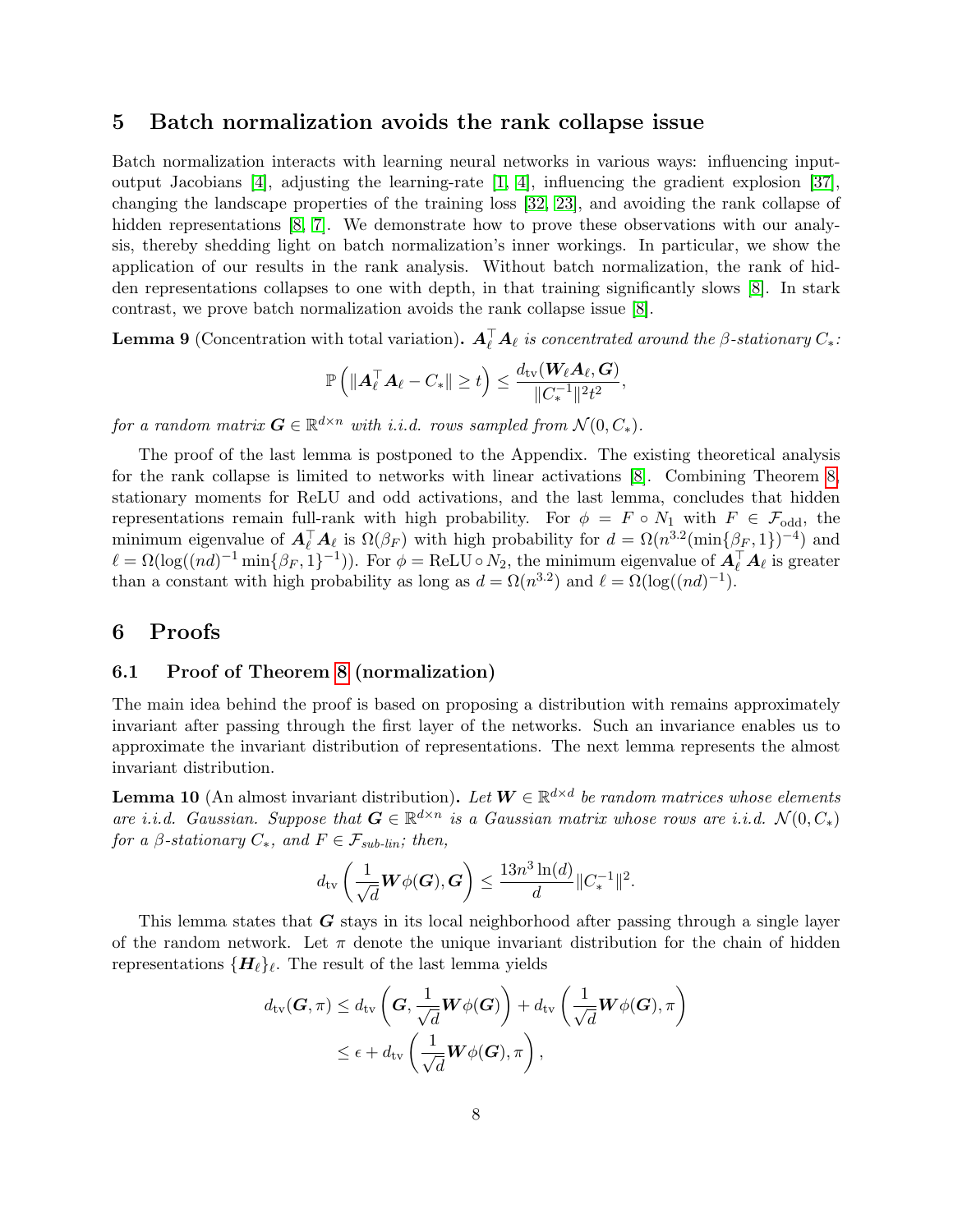where  $\epsilon := \frac{13n^3 \ln(d)}{d}$  $\frac{\ln(d)}{d} \|C_*^{-1}\|^2$ . Leveraging the contractive property in Assumption [1,](#page-4-0) we get

$$
d_{\text{tv}}\left(\frac{1}{\sqrt{d}}\boldsymbol{W}\phi(\boldsymbol{G}),\pi\right) = d_{\text{tv}}\left(\frac{1}{\sqrt{d}}\boldsymbol{W}\phi(\boldsymbol{G}),\int k(.,y)d\pi(y)\right) \leq \alpha d_{\text{tv}}(\boldsymbol{G},\pi),
$$

where we used Assumption [1](#page-4-0) for the last inequality. Combining the last two inequalities, we get  $d_{\text{tv}}(G, \pi) \leq \frac{\epsilon}{1-\epsilon}$  $\frac{\epsilon}{(1-\alpha)}$ . Therefore, the almost invariant distribution approximates  $\pi$ . Invoking Banach fixed point Theorem completes the proof:

$$
d_{\text{tv}}(\boldsymbol{H}_{\ell+1},\boldsymbol{G}) \leq d_{\text{tv}}(\boldsymbol{H}_{\ell+1},\pi) + d_{\text{tv}}(\boldsymbol{G},\pi) = \mathcal{O}\left(\alpha^{\ell} + \frac{\epsilon}{(1-\alpha)}\right).
$$

#### 6.2 Proof of Lemma [10](#page-7-1)

Define  $\mathbf{A} := \frac{1}{\sqrt{2}}$  $d_{\overline{d}}\phi(G),\, \bm{C}:=\bm{A}^\top\bm{A},\, \text{and let $\mathbf{g}_i$ and $\mathbf{w}_i$ for $i=\{1,\ldots,d\}$ denote rows of $\bm{G}$ and $\bm{W}_i$}.$ respectively. The proof is based on a coupling between  $G$  and  $WA$ , conditioned on  $A$ . Define product measure  $\gamma_A^* = \gamma_A^{\otimes n}$  $\mathcal{A}^{8n}$ , where  $\gamma_A$  is the optimal coupling between  $\mathbf{g}_1 \sim \mathcal{N}(0, C_*)$  and  $A\mathbf{w}_1 \sim$  $\mathcal{N}(0, A^{\top}A)$ . Note that Theorem 4.1 by [\[36\]](#page-13-1) ensures the existence of the optimal coupling  $\gamma_A$ . According to definition, this coupling gives an upper-bound on total variation as

$$
d_{\text{tv}}(\boldsymbol{W}\boldsymbol{A},\boldsymbol{G}) \leq \int \mathbb{1}\left(W\boldsymbol{A} \neq \boldsymbol{G}\boldsymbol{A}_*\right) \gamma^*_{\boldsymbol{A}}(d\boldsymbol{G}, d\boldsymbol{W}) \mathbb{P}(d\boldsymbol{A}),
$$

where 1 denotes indicator, and  $\mathbb P$  denotes the probability density for random matrix  $\mathbf A$ . We introduce the event  $S_t = \{A \in \mathbb{R}^{d \times n} : \|A^\top A - C_*\| \leq t\}$ . Using  $S_t$  and its complement  $S_t^c$ , we get

$$
d_{\text{tv}}(\boldsymbol{W}\boldsymbol{A},\boldsymbol{G}) \leq \int_{A \in S_t} 1(\boldsymbol{W}\boldsymbol{A} \neq \boldsymbol{G}) \gamma_A^*(d\boldsymbol{W}, d\boldsymbol{G}) \mathbb{P}(d\boldsymbol{A})
$$
  
+ 
$$
\int_{A \notin S_t} 1(\boldsymbol{W}\boldsymbol{A} \neq \boldsymbol{G}) \gamma_A^*(d\boldsymbol{W}, d\boldsymbol{G}) \mathbb{P}(d\boldsymbol{A})
$$
  

$$
\leq n \int_{A \in S_t} 1(g_1 \neq A w_1) \gamma_A(dw_1, dg_1) \mathbb{P}(d\boldsymbol{A}) + \mathbb{P}(S_t^c)
$$
  
= 
$$
n \sup_{A \in S_t} d_{\text{tv}}(\mathbf{g}_1, A\mathbf{w}_1) + \mathbb{P}(S_t^c).
$$

We can bound the first term by invoking Theorem 1.1 by [\[10\]](#page-11-14) as  $d_{\text{tv}}(\mathbf{A}\mathbf{w}_1, \mathbf{g}_1) \leq \frac{3n}{2}$  $\frac{3n}{2}||C_*^{-1}||^2t^2$ . The second term  $\mathbb{P}(S_t^c)$  is a tail-probability as  $\mathbb{P}(\|\mathbf{A}^\top \mathbf{A} - C_*\| \ge t)$ , we can bound this term via matrix Bernstein inequality (see Appendix [A](#page-17-0) for a detailed derivation):

$$
\mathbb{P}(S_t^c) = \mathbb{P}(\|\mathbf{A}^\top \mathbf{A} - C_*\| \ge t) \le (2n) \exp\left(\frac{-dt^2}{4n(1+t/3)}\right).
$$

Replacing bounds with  $t = \sqrt{\frac{8n \ln(d)}{d}}$  $\frac{\ln(a)}{d}$  into the total variation bound concludes the proof.

### 6.3 Proof of Theorem [7](#page-5-1)

The main idea is: Controlling  $\mathcal{H}(\boldsymbol{W}\boldsymbol{A}_{\ell}) - \mathcal{H}(\boldsymbol{G})$  by the concentration of  $\boldsymbol{C}_{\ell} := \boldsymbol{A}_{\ell}^{\top} \boldsymbol{A}_{\ell}$ . Recall  $\mathbf{G} \in \mathbb{R}^{d \times n}$  with rows  $\mathbf{g}_1, \ldots, \mathbf{g}_d \stackrel{iid}{\sim} \mathcal{N}(0, C_*)$ , and  $\mathbf{W} := \mathbf{W}_{\ell} \in \mathbb{R}^{d \times d}$  with i.i.d. Gaussian elements.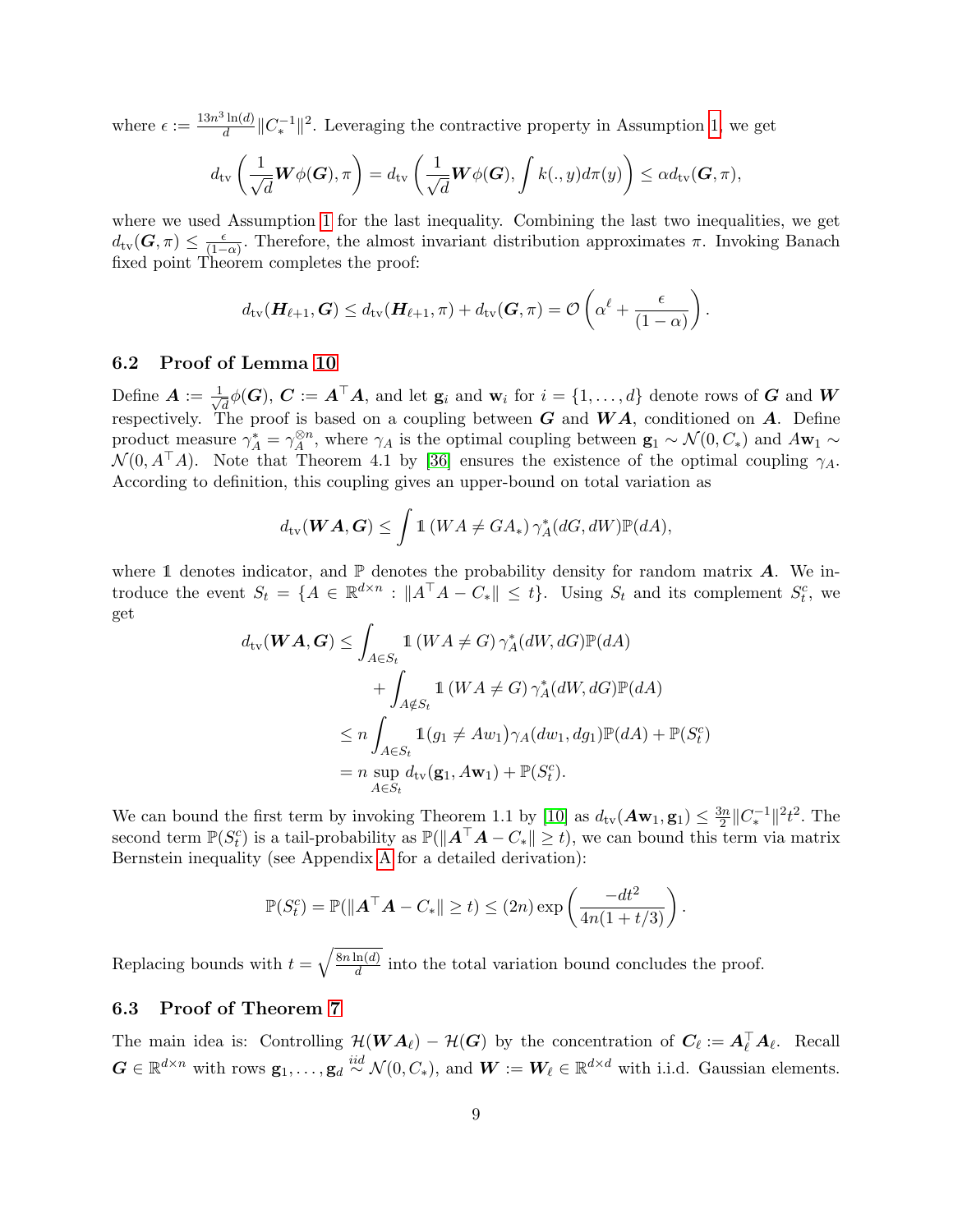Let  $\mathbb P$  denote density of  $A_\ell$ . Observe that  $H_{\ell+1}$  is equal in distribution to  $WA_\ell$ . By independence of rows of  $\boldsymbol{W}$  and  $\boldsymbol{G}$  we get

$$
\Delta \mathcal{H} := \mathcal{H}(G) - \mathcal{H}(WA_{\ell}|A_{\ell})
$$
  
\n
$$
= \mathcal{H}(G) - \int_{R^{d \times n}} \mathbb{P}(dA) \mathcal{H}(WA)
$$
  
\n
$$
= d \int_{R^{d \times n}} \mathbb{P}(dA) \log \det (C_*^{-1}(A^{\top}A)) \qquad \triangleright \text{rows of } W, G \text{ are iid}
$$
  
\n
$$
\leq d \int_{R^{d \times n}} \mathbb{P}(dA) \operatorname{tr} (C_*^{-1}(A^{\top}A - I) \qquad \triangleright \log \det(\Sigma) \leq \operatorname{tr}(\Sigma - I)
$$
  
\n
$$
\leq nd ||C_*^{-1}|| \int_{R^{d \times n}} \mathbb{P}(dA) ||A^{\top}A - C_*|| \qquad \triangleright \operatorname{tr}(\Sigma \Sigma') \leq n ||\Sigma|| ||\Sigma'||
$$
  
\n
$$
\leq nd ||C_*^{-1}|| \int_{t \geq 0} dt \ \mathbb{P} (||A_{\ell}^{\top} A_{\ell} - C_*|| \geq t) \qquad \triangleright \mathbb{E}|X| = \int_{t \geq 0} \mathbb{P}(|X| \geq t)
$$
  
\n
$$
= nd ||C_*^{-1}|| (\int_{t \geq 0} dt \ \mathbb{P}(S_t^c)) \qquad \triangleright S_t := \{A \in \mathbb{R}^{d \times n} : ||A^{\top}A - C_*|| \leq t\}.
$$

For some  $t_0 \geq 0$ , we can divide the integration and invoke Lemma [9](#page-7-2) to bound the second term:

$$
\Delta \mathcal{H} \leq nd \|C_*^{-1}\| \Big( \underbrace{\int_{t=0}^{t_0} dt \ \mathbb{P}(S_t^c)}_{\leq t_0} + \int_{t \geq t_0} dt \mathbb{P}(S_t^c) \Big) \n\lesssim nd \|C_*^{-1}\| \left( t_0 + \int_{t \geq t_0} \|C_*^{-1}\|^{-2} t^{-2} d_{\text{tv}}(\mathbf{H}_{\ell+1}, \mathbf{G}) \ dt \right).
$$

By integration with respect to t and setting  $t_0 := \|C^{-1}\|^{-1} d_{\text{tv}} (\mathbf{H}_{\ell+1}, \mathbf{G})^{\frac{1}{2}}$ , we can invoke Theorem [8](#page-6-0) to get

$$
\Delta \mathcal{H} \lesssim nd \left( \alpha^{\ell} + \|C_*^{-1}\|^2 \frac{n^3 \log(d)}{(1-\alpha)d} \right)^{\frac{1}{2}}.
$$

Since the mutual information is non-negative, we get

$$
\mathcal{H}(\boldsymbol{W}\boldsymbol{A}_{\ell})=\mathcal{H}(\boldsymbol{W}\boldsymbol{A}_{\ell}|\boldsymbol{A}_{\ell})+\mathcal{I}(\boldsymbol{W}\boldsymbol{A}_{\ell},\boldsymbol{A}_{\ell}).
$$

Recall that  $\mathcal{H}(G) = \frac{nd}{2}(1 + \ln(2\pi) + \frac{1}{n}\log \det(C_*))$ . Since  $\frac{1}{n}\log \det(C_*) \ge -\log ||C_*^{-1}||$ , we have

$$
\mathcal{H}(\mathbf{H}_{\ell+1}) \gtrsim \frac{nd}{2} (1 + \ln(2\pi) + \log \|C_*^{-1}\|) - nd\mathcal{O}\left(\alpha^{\ell} + \|C_*^{-1}\|^2 \frac{n^3 \log(d)}{(1 - \alpha)d}\right)^{\frac{1}{2}}.
$$

Dividing  $H_{\ell+1}$  by nd and scaling by  $\beta = \frac{1}{n}$  $\frac{1}{n}$  tr( $C_*$ ), and using  $\lambda_1 := \lambda_1(C_*)$  to denote smallest eigenvalue, we have

$$
\overline{\mathcal{H}}(\mathcal{H}_{\ell+1}/\beta) \geq \overline{\mathcal{H}}_{max} + \log(1/\lambda_1) - \mathcal{O}\left(\alpha^{\ell} + \frac{n^3\log(d)}{\lambda_1^2(1-\alpha)d}\right)^{\frac{1}{2}}.
$$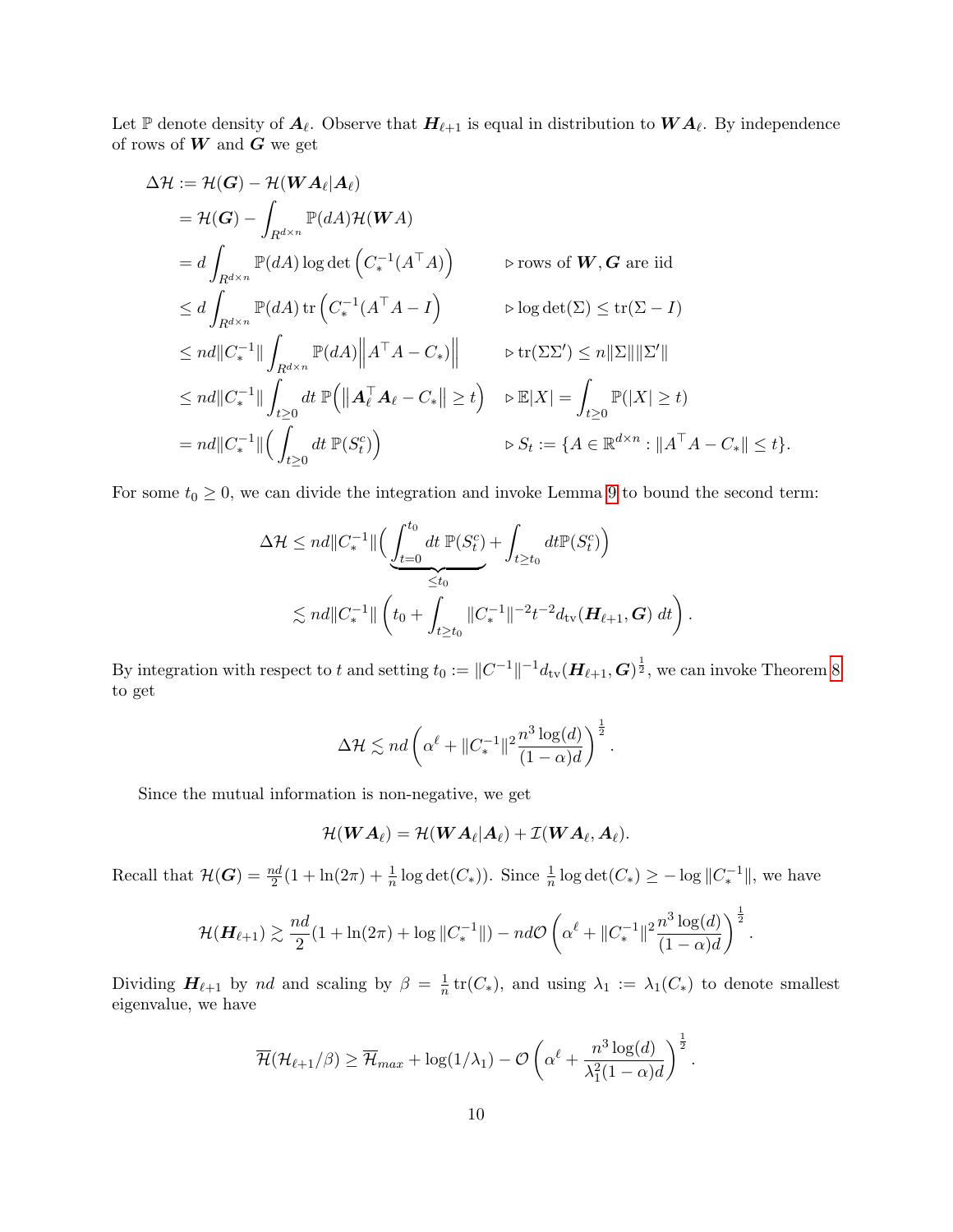### 7 Discussion

We have established a variational formulation for the role of depth in random neural networks with batch normalization: The entropy of hidden representations increases with depth up to constants. Is this entropy increase achieved by a gradient flow in the space of probability measures? This question is inspired by the variational formulation for Ito processes established by [\[21\]](#page-12-3). According to this formulation, the distribution of Ito processes, which obey Fokker–Planck equation, can be viewed as a gradient flow minimizing a free energy functional.

The established entropy bound in Theorem [1](#page-1-0) proves the entropy increase up to constants that are adjustable with architectural components, including width, depth, and activation function. However, our analysis does not cover convolutional and pooling layers. Convolutional layers may impose a particular inductive bias on the distribution of hidden representation, thereby influencing the learning performance. Hence, extending the variational formulation to networks with convolutional layers is essential.

Our analysis relies on the contraction of hidden representations in total variation stated in Assumption [1.](#page-4-0) As discussed in Section [2,](#page-2-0) the standard Doeblin's condition is sufficient for the contraction [\[31\]](#page-12-8). We conjecture that it is possible to prove Doeblin's condition for the chain of hidden representations: Gaussian weights and full-rank inputs allow the exploration required in Doeblin's condition, thereby ensuring the contraction of the distribution of the hidden representation.

We connect our analysis to the rank of hidden representations linked to the learning performance [\[8\]](#page-11-5). However, this link is not proven. It is interesting to theoretically investigate the role of the entropy or the rank of hidden representations in optimization. We conjecture that the entropy of hidden representation imposes a particular structure on the gradient of training loss. Studying this structure should shed light on the learning mechanism for neural networks.

# Acknowledgments and Disclosure of Funding

This work was supported by (i) Swiss National Science Foundation (grant P2EZP2 191826), (ii) Agence Nationale de la Recherche as part of the "Investissements d'avenir" program, reference ANR-19- P3IA-0001(PRAIRIE 3IA Institute) (iii) European Research Council (grant SEQUOIA 724063).

### References

- <span id="page-10-3"></span>[1] Sanjeev Arora, Zhiyuan Li, and Kaifeng Lyu. Theoretical analysis of auto rate-tuning by batch normalization. In International Conference on Learning Representations, 2019.
- <span id="page-10-0"></span>[2] Yasaman Bahri, Jonathan Kadmon, Jeffrey Pennington, Sam S. Schoenholz, Jascha Sohl-Dickstein, and Surya Ganguli. Statistical mechanics of deep learning. Annual Review of Condensed Matter Physics, 11:501–528, 2020.
- <span id="page-10-1"></span>[3] Stefan Banach. Sur les opérations dans les ensembles abstraits et leur application aux équations intégrales. Fund. math,  $3(1):133-181$ , 1922.
- <span id="page-10-2"></span>[4] Nils Bjorck, Carla P Gomes, Bart Selman, and Kilian Q Weinberger. Understanding batch normalization. Advances in neural information processing systems, 31, 2018.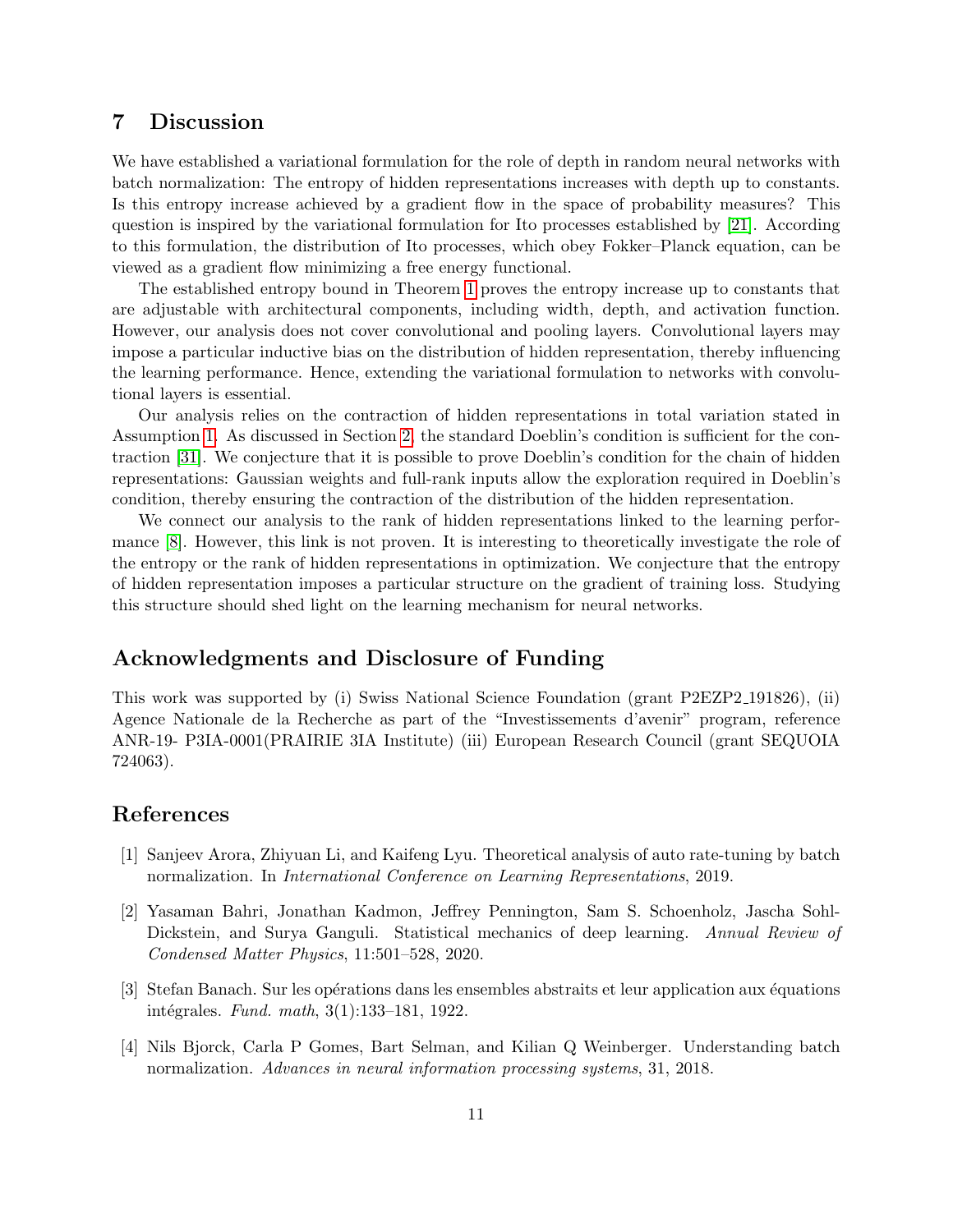- <span id="page-11-10"></span>[5] Luitzen E.J. Brouwer. Uber Abbildungen von Mannigfaltigkeiten. Mathematische Annalen 71, 97-115. CW, 2:454–476, 1911.
- <span id="page-11-2"></span>[6] Ricky TQ Chen, Yulia Rubanova, Jesse Bettencourt, and David K Duvenaud. Neural ordinary differential equations. Advances in Neural Information Processing Systems, 2018.
- <span id="page-11-6"></span>[7] Hadi Daneshmand, Amir Joudaki, and Francis Bach. Batch normalization orthogonalizes representations in deep random networks. Advances in Neural Information Processing Systems, 34, 2021.
- <span id="page-11-5"></span>[8] Hadi Daneshmand, Jonas Kohler, Francis Bach, Thomas Hofmann, and Aurelien Lucchi. Batch normalization provably avoids ranks collapse for randomly initialised deep networks. Advances in Neural Information Processing Systems, 33:18387–18398, 2020.
- <span id="page-11-4"></span>[9] Alexander G. de G. Matthews, Jiri Hron, Mark Rowland, Richard E. Turner, and Zoubin Ghahramani. Gaussian process behaviour in wide deep neural networks. In International Conference on Learning Representations, 2018.
- <span id="page-11-14"></span>[10] Luc Devroye, Abbas Mehrabian, and Tommy Reddad. The total variation distance between high-dimensional Gaussians. arXiv preprint arXiv:1810.08693, 2018.
- <span id="page-11-12"></span>[11] Wolfgang Doeblin. Sur deux problèmes de M. Kolmogoroff concernant les chaînes dénombrables. Bulletin de la Société Mathématique de France, 66:210–220, 1938.
- <span id="page-11-13"></span>[12] Randal Douc, Eric Moulines, Pierre Priouret, and Philippe Soulier. Markov Chains. Springer, 2018.
- <span id="page-11-11"></span>[13] Andreas Eberle. Markov processes. Lecture Notes at University of Bonn, 2009.
- <span id="page-11-3"></span>[14] Jonathan Frankle, David J. Schwab, and Ari S. Morcos. Training batchnorm and only batchnorm: On the expressive power of random features in cnns. *ICLR*, 2021.
- <span id="page-11-7"></span>[15] Sacha Friedli and Yvan Velenik. Statistical Mechanics of Lattice Systems: A Concrete Mathematical introduction. Cambridge University Press, 2017.
- <span id="page-11-0"></span>[16] Kaiming He, Xiangyu Zhang, Shaoqing Ren, and Jian Sun. Deep residual learning for image recognition. In Proceedings of the IEEE conference on computer vision and pattern recognition, 2016.
- <span id="page-11-1"></span>[17] Peter Henderson, Riashat Islam, Philip Bachman, Joelle Pineau, Doina Precup, and David Meger. Deep reinforcement learning that matters. In Proceedings of the AAAI Conference on Artificial Intelligence, 2018.
- <span id="page-11-9"></span>[18] Sergey Ioffe and Christian Szegedy. Batch normalization: Accelerating deep network training by reducing internal covariate shift. In International Conference on Machine Learning, pages 448–456, 2015.
- <span id="page-11-8"></span>[19] Edwin T Jaynes. Prior probabilities. IEEE Transactions on systems science and cybernetics, 4(3):227–241, 1968.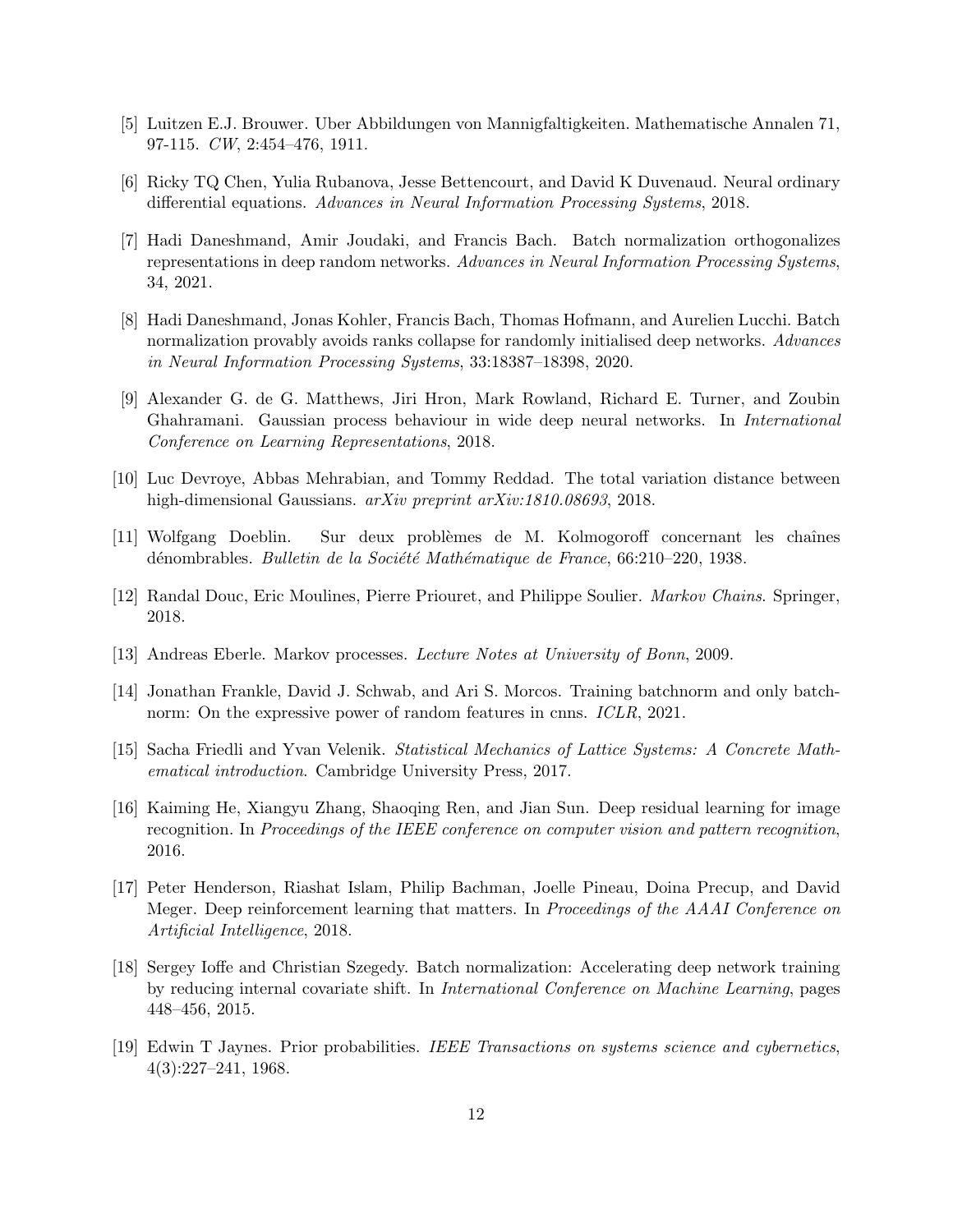- <span id="page-12-11"></span>[20] Jones, Galin L. and Hobert, James P. Honest exploration of intractable probability distributions via Markov chain Monte Carlo. Statistical Science, pages 312–334, 2001.
- <span id="page-12-3"></span>[21] Richard Jordan, David Kinderlehrer, and Felix Otto. The variational formulation of the Fokker–Planck equation. SIAM Journal on Mathematical Analysis, 29(1):1–17, 1998.
- <span id="page-12-0"></span>[22] John Jumper, Richard Evans, Alexander Pritzel, Tim Green, Michael Figurnov, Olaf Ronneberger, Kathryn Tunyasuvunakool, Russ Bates, Augustin Žídek, Anna Potapenko, et al. Highly accurate protein structure prediction with alphafold. Nature, 2021.
- <span id="page-12-14"></span>[23] Ryo Karakida, Shotaro Akaho, and Shun-ichi Amari. The normalization method for alleviating pathological sharpness in wide neural networks. In Advances in Neural Information Processing Systems, pages 6403–6413, 2019.
- <span id="page-12-6"></span>[24] Jonas Kohler, Hadi Daneshmand, Aurelien Lucchi, Thomas Hofmann, Ming Zhou, and Klaus Neymeyr. Exponential convergence rates for batch normalization: The power of lengthdirection decoupling in non-convex optimization. In International Conference on Artificial Intelligence and Statistics, 2019.
- <span id="page-12-5"></span>[25] Ekdeep S. Lubana, Robert Dick, and Hidenori Tanaka. Beyond batchnorm: towards a unified understanding of normalization in deep learning. Advances in Neural Information Processing Systems, 34:4778–4791, 2021.
- <span id="page-12-9"></span>[26] Sean P. Meyn and Robert L. Tweedie. Computable bounds for geometric convergence rates of markov chains. The Annals of Applied Probability, pages 981–1011, 1994.
- <span id="page-12-7"></span>[27] Radford M. Neal. Bayesian learning for neural networks, volume 118. Springer Science & Business Media, 2012.
- <span id="page-12-2"></span>[28] Jeffrey Pennington and Pratik Worah. Nonlinear random matrix theory for deep learning. Advances in Neural Information Processing Systems, 30, 2017.
- <span id="page-12-10"></span>[29] Gareth O. Roberts and Richard L. Tweedie. Bounds on regeneration times and convergence rates for markov chains. Stochastic Processes and their applications, 80(2):211–229, 1999.
- <span id="page-12-4"></span>[30] Jeffrey Rosenthal. Quantitative convergence rates of Markov chains: A simple account. Electronic Communications in Probability, 7:123–128, 2002.
- <span id="page-12-8"></span>[31] Jeffrey S. Rosenthal. Minorization conditions and convergence rates for Markov chain Monte Carlo. Journal of the American Statistical Association, 90(430):558–566, 1995.
- <span id="page-12-13"></span>[32] Shibani Santurkar, Dimitris Tsipras, Andrew Ilyas, and Aleksander Madry. How does batch normalization help optimization? Advances in neural information processing systems, 31, 2018.
- <span id="page-12-1"></span>[33] Samuel S. Schoenholz, Justin Gilmer, Surya Ganguli, and Jascha Sohl-Dickstein. Deep information propagation. In 5th International Conference on Learning Representations, ICLR 2017, Toulon, France, April 24-26, 2017, Conference Track Proceedings. OpenReview.net, 2017.
- <span id="page-12-12"></span>[34] Naftali Tishby and Noga Zaslavsky. Deep learning and the information bottleneck principle. In 2015 IEEE Information Theory Workshop , pages 1–5. IEEE, 2015.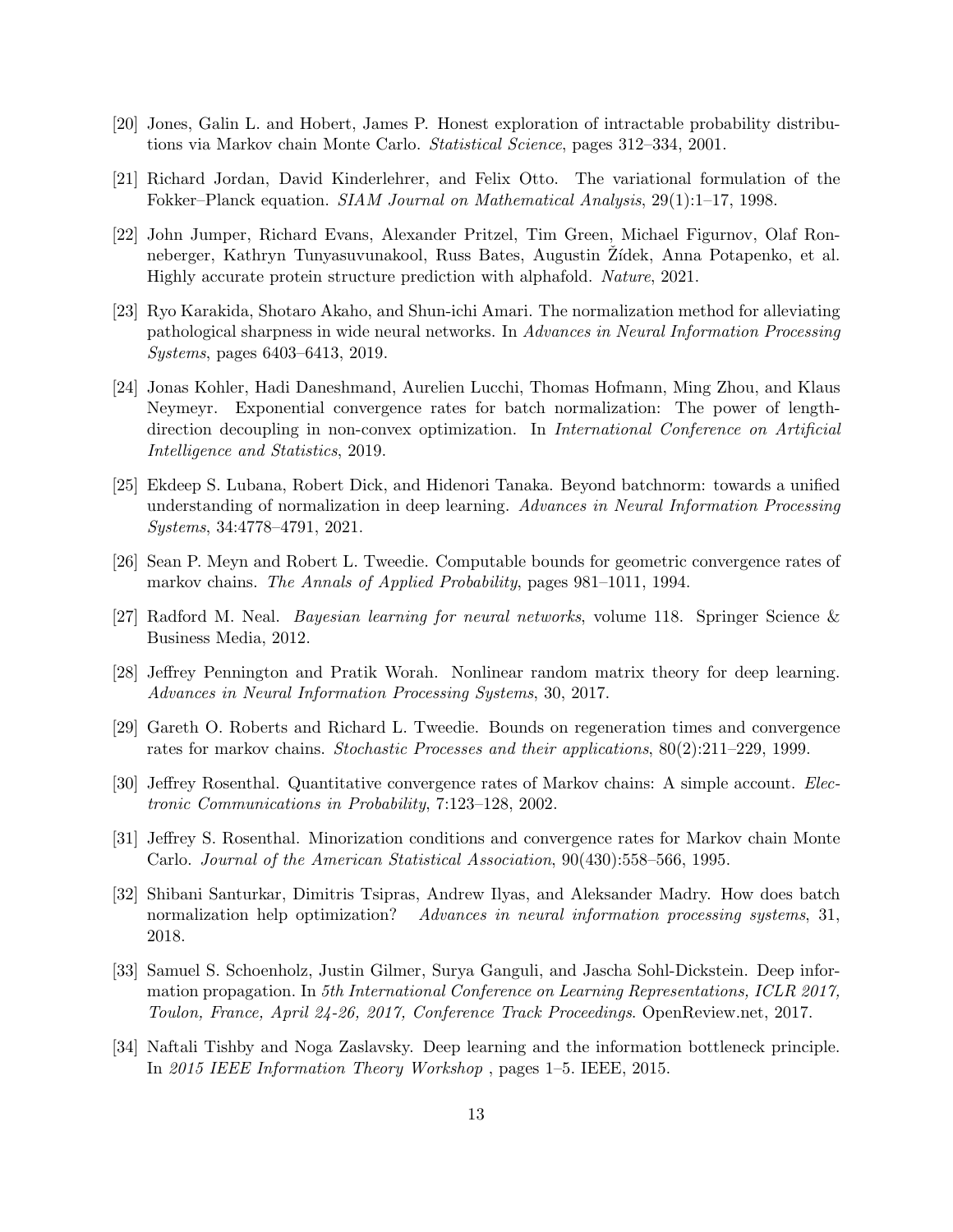- <span id="page-13-2"></span>[35] Joel A. Tropp. User-friendly tail bounds for sums of random matrices. Foundations of Computational Mathematics, 12(4):389–434, 2012.
- <span id="page-13-1"></span>[36] Cédric Villani. Optimal Transport: Old and New, volume 338. Springer, 2009.
- <span id="page-13-0"></span>[37] Greg Yang, Jeffrey Pennington, Vinay Rao, Jascha Sohl-Dickstein, and Samuel S. Schoenholz. A mean field theory of batch normalization. In International Conference on Learning Representations, 2019.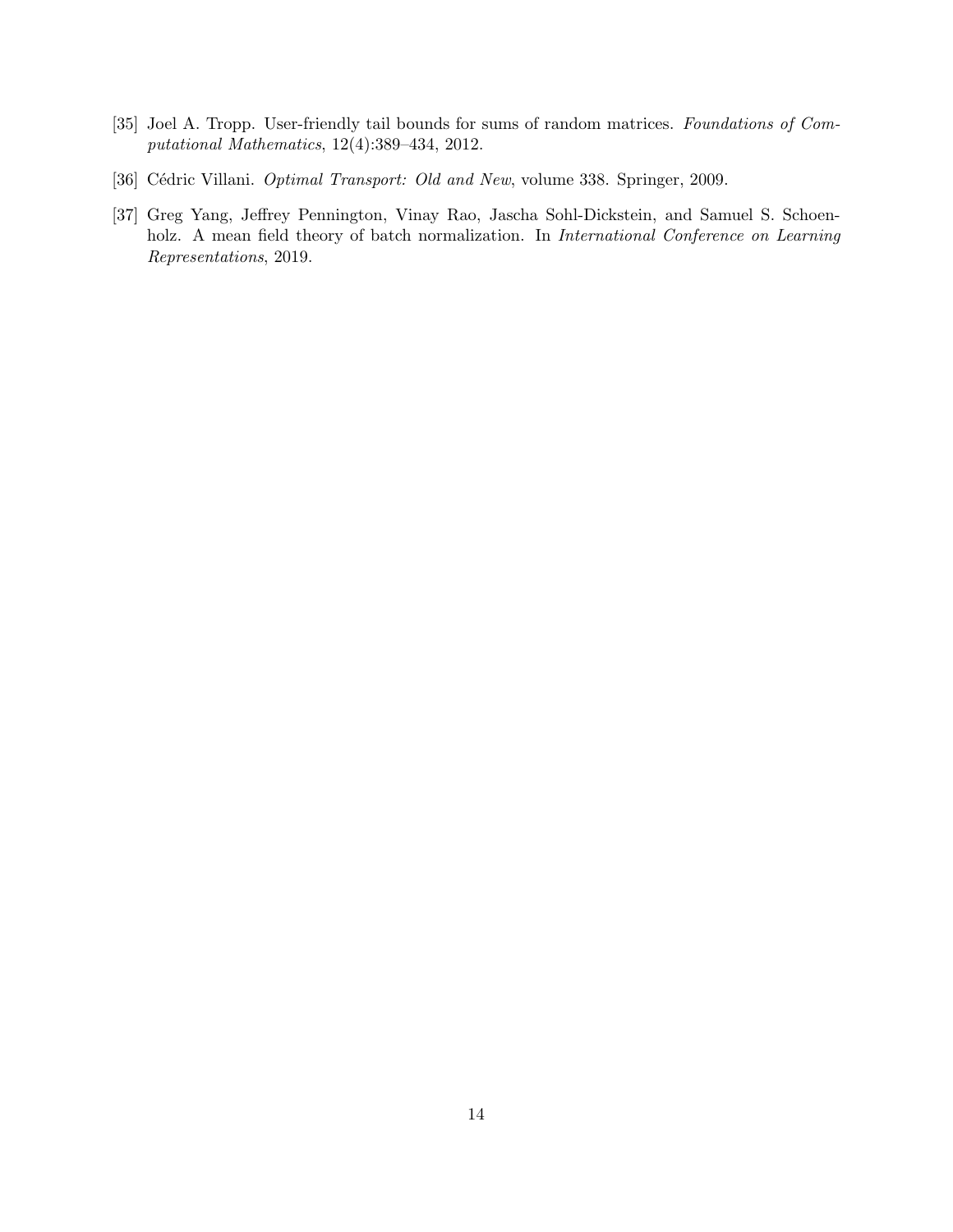## Appendix

Numerical illustration. Figure [1](#page-1-1) illustrates the entropy increase with depth. We generate the chain of hidden representations in [representation chain](#page-3-1) with  $\bm{W}_{\ell} = (1-\gamma)I_d + \gamma \bm{G}_{\ell}$ , where  $\bm{G}_{\ell} \in \mathbb{R}^{d \times d}$ is a random matrix with i.i.d. Gaussian random coordinates with  $\gamma = 0.01$  modulating the residual connections. For this simulation, we use  $n = 3$ ,  $d = 1000$ ,  $F = \tanh$ . Each point in the plot is one of the rows of matrix  $A_\ell$  for  $\ell \in \{1, 20, 100\}$ . The simulation starts with input matrix  $H_0 \in \mathbb{R}^{d \times n}$ with a low entropy level, to allow us to observe the entropy increase with depth.

Maximum Entropy. Recall the definition of maximum entropy:

**Definition 5** (Restated Definition [4\)](#page-5-0). The maximum entropy  $\mathcal{H}_{max}$  is the maximum differential entropy amongst all probability measures  $\mu$  over  $d \times n$  matrices, with bounded trace:

$$
\mathcal{H}_{\max} := \max_{\mu} \left\{ \mathcal{H}(\mu) : \int_{\mathbb{R}^{d \times n}} \text{tr}(A^{\top}A) \mu(dA) \leq n \right\},\
$$

and we define  $\overline{\mathcal{H}}_{\max}$  as the normalized maximum entropy (with dimension)  $\overline{\mathcal{H}}_{max} := \frac{1}{nd} \mathcal{H}_{max}$ .

We will prove the Lemma [6](#page-5-2) restated below which establishes the closed form solution of the above variational problem.

**Lemma 11** (restated Lemma [6\)](#page-5-2).  $\mathcal{H}_{\text{max}} = \frac{nd}{2}$  $\frac{2d}{2}(1+\ln(2\pi))$  and  $\overline{\mathcal{H}}_{max}=\frac{1}{2}$  $\frac{1}{2}(1 + \ln(2\pi)).$ 

*Proof.* First we prove the bound for  $d = 1$ , and then extend it to  $d > 1$ . Let  $\mathbf{x} \in \mathbb{R}^n$  be a random vector with density q. Define  $C := \mathbb{E}_q \mathbf{x}^\top \mathbf{x}$ , which satisfies  $tr(C) \leq \beta n$ . Let  $p := \mathcal{N}(0, C)$ .

**Special case**  $d = 1$ . Observe that the only variable-dependent term in expansion of  $p(x)$  is the quadratic component  $\log p(x) = \text{const} + x^{\top}C^{-1}x$ . The constant terms not affected by the distribution, while quadratic terms in  $x^{\top}C^{-1}x$  are equal in expectation due to identity  $\mathbb{E}_p\mathbf{x}^{\top}C^{-1}\mathbf{x} =$  $\mathbb{E}_q \mathbf{x}^\top C^{-1} \mathbf{x}$ . Therefore,  $\mathbb{E}_p \log p(\mathbf{x}) = \mathbb{E}_q \log p(\mathbf{x})$ . We get

$$
0 \le D_{\text{KL}}(p \parallel q) \tag{1}
$$

$$
= \int_{x} p(x) \log \frac{p(x)}{q(x)} dx \tag{2}
$$

$$
= \int_{x} q(x) \log(q(x)) dx - \int_{x} q(x) \log(p(x)) dx
$$
\n(3)

$$
= \int_{x} q(x) \log(q(x)) dx - \int_{x} p(x) \log p(x) dx \qquad \qquad \triangleright \mathbb{E}_{p} \log p(\mathbf{x}) = \mathbb{E}_{q} \log p(\mathbf{x}) \tag{4}
$$

$$
= -\mathcal{H}(q) + \mathcal{H}(p) \tag{5}
$$

$$
\implies \mathcal{H}(q) \le \mathcal{H}(p) = \frac{n}{2}(1 + \ln(2\pi)) + \frac{1}{2}\log\det(C). \tag{6}
$$

Since  $\sum_{i=1}^{n} \lambda_i(C) = \text{tr}(C) \leq n\beta$ , log det $(C)$  is maximized when all eigenvalues are equal to  $\beta$ , resulting in

$$
\mathcal{H}(p) \le \mathcal{H}(q) = \frac{n}{2}(1 + \ln(2\pi) + \log \beta). \tag{7}
$$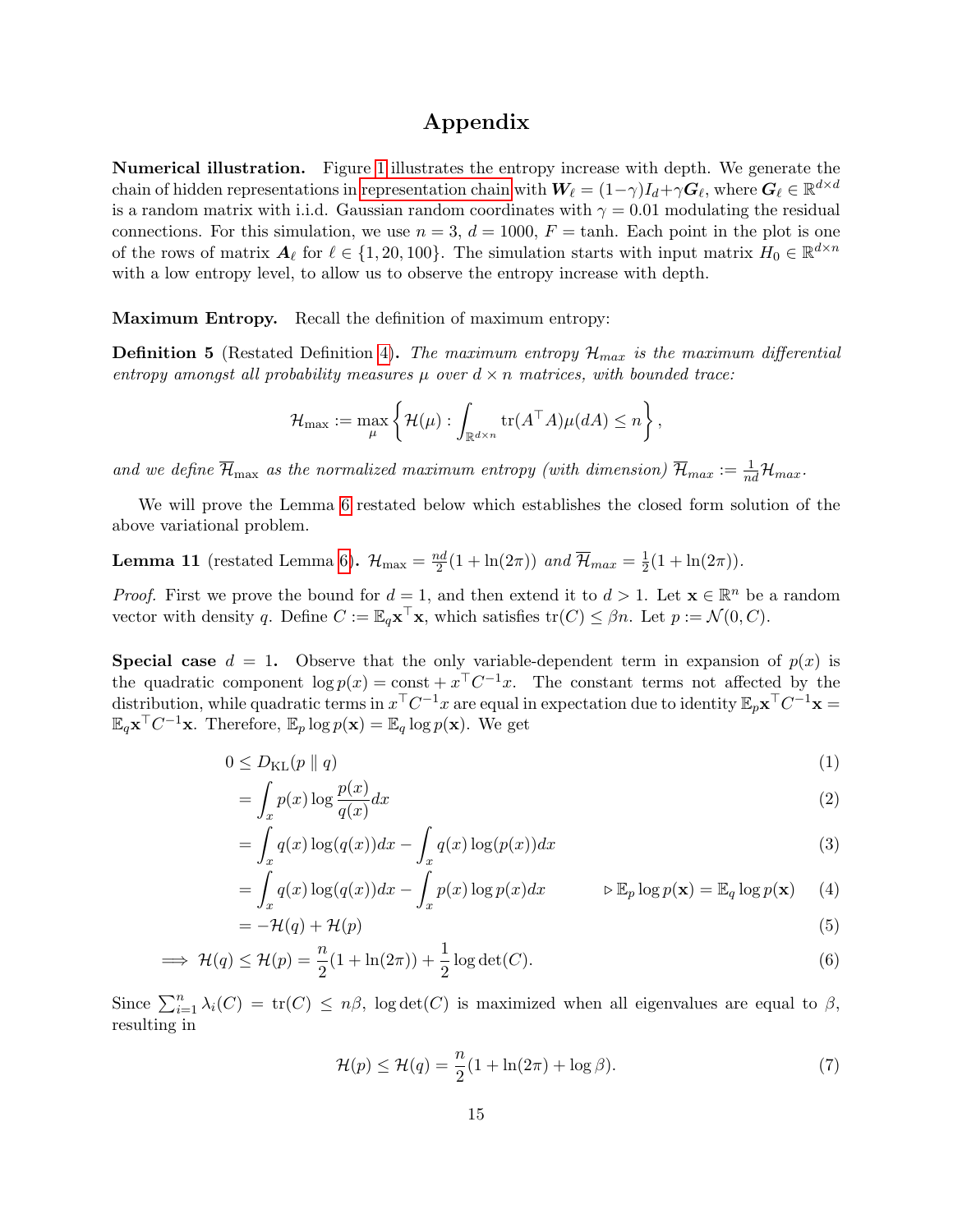**General case**  $d \geq 1$ .  $tr(\mathbb{E} \mathbf{x}^T \mathbf{x}) \leq n$ : for an arbitrary measure p over  $d \times n$  matrices, put  $C := \mathbb{E}_p \boldsymbol{X}^\top \boldsymbol{X}$ . For rows=  $i \in \{1, ..., d\}$  of  $\boldsymbol{X}$ , let  $C_i := \mathbb{E}_p \boldsymbol{X}_i^\top \boldsymbol{X}_i$ . denote the associated covariance. Observe that  $tr(C) = \sum_{i=1}^{d} tr(C_i)$ . From the case  $d = 1$ , we can bound the entropy of rows  $\mathbf{X}_i$ , by setting  $\beta_i := \text{tr}(C_i)$ , which obeys  $\sum_{i=1}^d \beta_i \leq n$ . The entropy of matrix  $\mathcal{H}(\boldsymbol{X})$  is bounded by the sum of entropy of its rows  $\sum_{i=1}^d \mathcal{H}(\mathbf{X}_i)$ . Invoking  $d=1$  case, this is bounded by  $\sum_{i=1}^d \log(\beta_i)$ , which maximizes when the  $\beta_i$ s are all equal to 1:

$$
\mathcal{H}(p) \le \sum_{i=1}^{d} \frac{n}{2} (1 + \ln(2\pi) + \log \beta) \le \frac{nd}{2} (1 + \ln(2\pi)).
$$
\n(8)

<span id="page-15-0"></span>

Stationary moments. Recall our analysis relies on stationary moments.

**Definition 6** (β-Stationary). Given a random vector  $\mathbf{w} \sim \mathcal{N}(0, C_*)$ , the matrix  $C_* \in \mathbb{R}^{n \times n}$  is  $\beta$ -stationary, if it obeys

$$
\mathbb{E}\left[\phi(\mathbf{w})\phi(\mathbf{w})^{\top}\right] = C_*, \qquad \text{tr}(C_*) = \beta n. \qquad \text{(stationary condition)}
$$

**Proposition 12** (Restated Proposition [4\)](#page-4-1). Suppose  $F \in \mathcal{F}_{odd} \cap \mathcal{F}_{sub-lin}$ . For a network with  $\phi := F \circ N_1$ , there exists  $\beta_F := \Omega(\inf_{x \geq 1} F^2(x))$  such that  $\beta_F I_n$  is  $\beta_F$ -stationary.

Proof. Define

$$
\beta_F := \mathbb{E}\left[F^2\left(\frac{\mathbf{w}_1}{\sqrt{\frac{1}{n}\sum_{j=1}^n \mathbf{w}_j^2}}\right)\right], \quad w_i \stackrel{\text{i.i.d.}}{\sim} \mathcal{N}(0, 1). \tag{9}
$$

We will prove that  $C = \beta_F I_n$  is  $\beta_F$ -stationary.

Define  $\mathbf{X} := F(N_1(\mathbf{W}))$  where rows of random matrix  $\mathbf{W} \in \mathbb{R}^{d \times n}$  are i.i.d. from  $\mathcal{N}(0, I_n)$ . Let  $C' = \mathbb{E} \boldsymbol{X}^\top \boldsymbol{X}$ . Since the law of  $\boldsymbol{W}$  is symmetric with respect to sign and  $F \in \mathcal{F}_{odd}$ , the off-diagonal elements of C' are zero  $C_{ij} = 0, \forall i \neq j$ . Since the law of X is invariant with respect to permutations of rows all the diagonal elements are equal with  $\beta_F := C_{11} = \mathbb{E} ||X_1||_2^2$ . Finally, note that due to scale-invariance of  $N_1$ ,  $\mathbb{E} \mathbf{X}^\top \mathbf{X} = C'$  holds for  $\mathbf{X} = \phi(\mathbf{W}(\beta I_n))$ . Therefore,  $C = \beta I_n$  satisfies the invariant [stationary condition.](#page-15-0)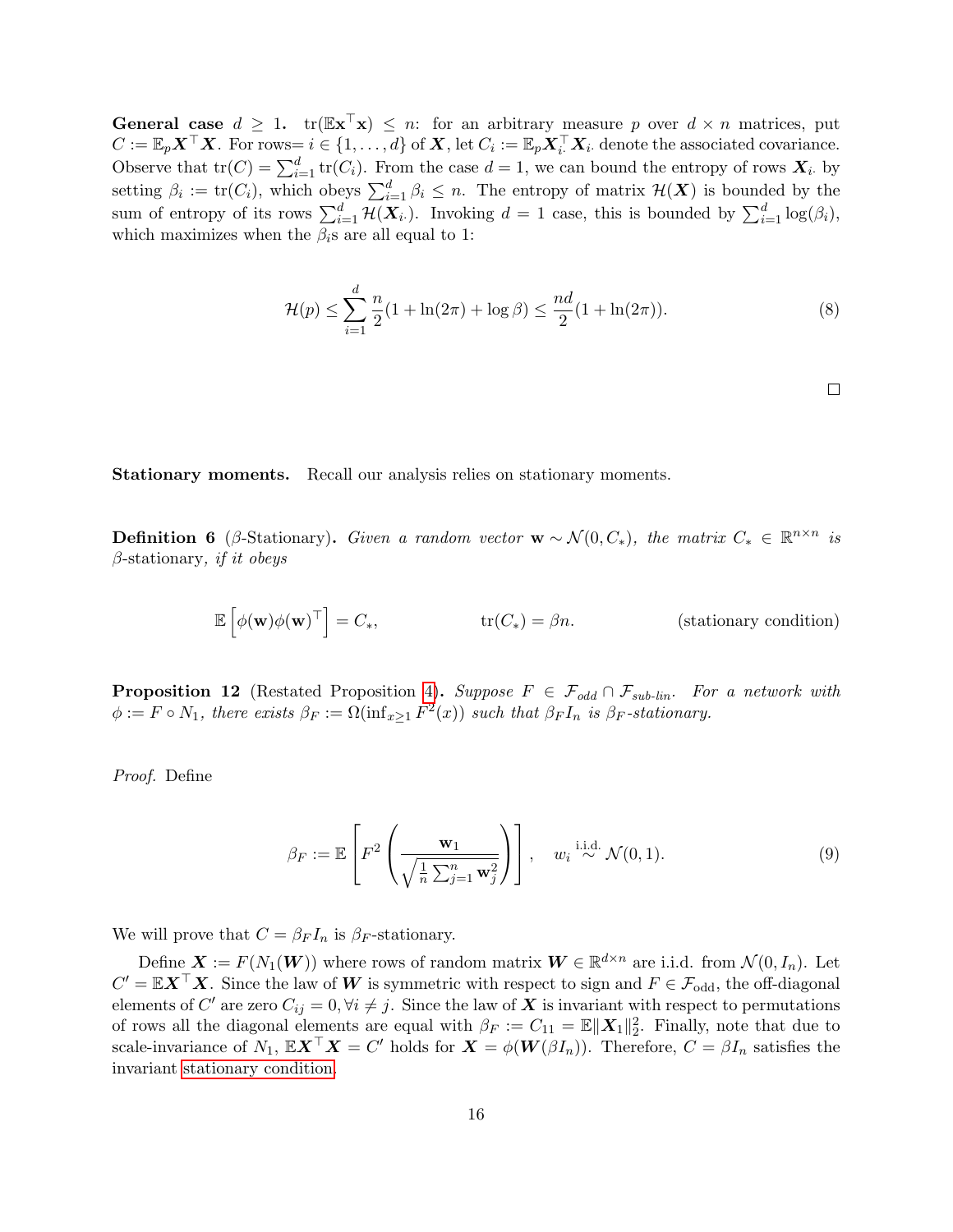To finalize the proof, we need to a lower bound on  $\beta_F$ . We have

$$
\beta_F = \mathbb{E}F^2 \left(\frac{\mathbf{w}_1}{\sqrt{\frac{1}{n}\sum_{i=1}^n \mathbf{w}_i^2}}\right) \tag{10}
$$

$$
\geq \inf_{x \geq 1} F^2(x) \mathbb{P}\left(\frac{\mathbf{w}_1}{\sqrt{\frac{1}{n}\sum_{i=1}^n \mathbf{w}_i^2}} \geq 1\right) \tag{11}
$$

$$
= \inf_{x \ge 1} F^2(x) \mathbb{P}\left(\frac{\frac{1}{n}\sum_{i=1}^n \mathbf{w}_i^2}{\mathbf{w}_1^2} \le 1\right) \tag{12}
$$

$$
= \inf_{x \ge 1} F^2(x) \mathbb{P}(\mathbf{z}_{n-1} \le 1) \qquad \qquad \triangleright \mathbf{z}_{n-1} := \frac{\frac{1}{n-1} \sum_{i=2}^n \mathbf{w}_i^2}{\mathbf{w}_1^2} \tag{13}
$$

<span id="page-16-0"></span>
$$
\geq \inf_{x \geq 1} F^2(x) \lim_{n \to \infty} \mathbb{P}(\mathbf{z}_{n-1} \leq 1) \tag{14}
$$

$$
= \inf_{x \ge 1} F^2(x) \mathbb{P}(\mathbf{w}_1^2 \ge 1) \tag{15}
$$

<span id="page-16-1"></span>
$$
= \frac{3}{10} \inf_{x \ge 1} F^2(x), \qquad \qquad \text{p normal CDF.} \tag{16}
$$

In equation [14,](#page-16-0) observe that  $z_{n-1}$  follows F-distribution with parameters  $(n-1, 1)$ , and the density of F-distribution increases with n on interval [1,  $\infty$ ). This allows us to take the limit  $n \to \infty$ . In the limit, the density of  $\frac{1}{n-1}\sum_{i=2}^n \mathbf{z}_i$  becomes the Dirac measure  $\delta(1)$ . Finally, in equation [16](#page-16-1) we use the cumulative distribution function of a standard normal  $\mathbb{P}(\mathbf{w}_1 \le c) = \frac{1}{2}(1 + \text{erf}(c/\sqrt{2}))$  to lower bound the probability  $\mathbb{P}(\mathbf{w}_1 \geq 1) = (1 - \text{erf}(1/\sqrt{2})) \geq \frac{3}{10}$ .  $\Box$ 

**Proposition 13** (Restated Proposition [5\)](#page-4-2). For  $\phi := \text{ReLU} \circ N_2$ , there exists  $0 \le \rho \le \frac{1}{2}$  $\frac{1}{2}$ , such that 1  $\frac{1}{2}((1 - \rho)I_n + \rho \mathbf{1}_{n \times n})$  is  $(\frac{1}{2})$  $(\frac{1}{2})$ -stationary.

*Proof.* The proof is based on the application of the Brouwer fixed point theorem. Define  $C(\rho)$  := 1  $\frac{1}{2}((1-\rho)I_n+\rho\mathbf{1}_{n\times n})$ . Observe that  $C_{ii}(\rho)=\frac{1}{2}$  for diagonal  $i \in \{1,\ldots,n\}$ , and  $C_{ij}(\rho)=\rho$  for off-diagonal elements. We prove that there exists a  $\rho \in [0, \frac{1}{4}]$  $\frac{1}{4}$  such that  $C(\rho)$  satisfies the [stationary](#page-15-0) [condition.](#page-15-0)

Let  $\mathbf{w} \sim \mathcal{N}(0, C(\rho)).$  Define  $\overline{\mathbf{w}} := \frac{1}{n} \sum_{i=1}^{n} \mathbf{w}_i$ ,  $\tilde{\mathbf{w}} := (\mathbf{w}_i - \overline{\mathbf{w}})_{i \leq n}$ . Put  $\mathbf{x} := N_2(\mathbf{w})$ . Observe that  $\mathbf{x} = \sqrt{n}\tilde{\mathbf{w}}/\|\tilde{\mathbf{w}}\|.$ 

• Diagonals. The definition of  $N_2$  directly implies

$$
\|\mathbf{x}\|_{2}^{2} = \frac{\sum_{i=1}^{n} \tilde{\mathbf{w}}_{i}^{2}}{\frac{1}{n} \sum_{i=1}^{n} \tilde{\mathbf{w}}_{i}^{2}} = n \implies \mathbb{E}\sum_{i=1}^{n} \mathbf{x}_{i}^{2} = \sum_{i=1}^{n} \mathbb{E}\mathbf{x}_{i}^{2} = n.
$$
 (17)

Note that we use the fact that  $x_1, \ldots, x_n$  are identically distributed, hence  $\mathbb{E} \mathbf{x}_i^2 = \mathbb{E} \mathbf{x}_1^2$  holds. Since the laws of  $\mathbf{w}_i$  and  $\mathbf{x}_i$  are symmetric with respect to sign-flip, we get  $\mathbb{E} F(\mathbf{x}_i)^2 = \mathbb{E} \mathbf{x}_i^2 \mathbb{P}(\mathbf{x}_i \geq 0) = \frac{1}{2}$ .

• **Off-diagonals.** According to definitions, we have

$$
\sum_{i,j\leq n,i\neq j} \mathbf{x}_i \mathbf{x}_j = \frac{\sum_{i,j\leq n,i\neq j} \tilde{\mathbf{w}}_i \tilde{\mathbf{w}}_j}{\frac{1}{n} \sum_{k=1}^n \tilde{\mathbf{w}}_k^2} = \frac{(\sum_i^n \tilde{\mathbf{w}}_i)^2 - \sum_i^n \tilde{\mathbf{w}}_i^2}{\frac{1}{n} \sum_{k=1}^n \tilde{\mathbf{w}}_k^2} = -n.
$$
 (18)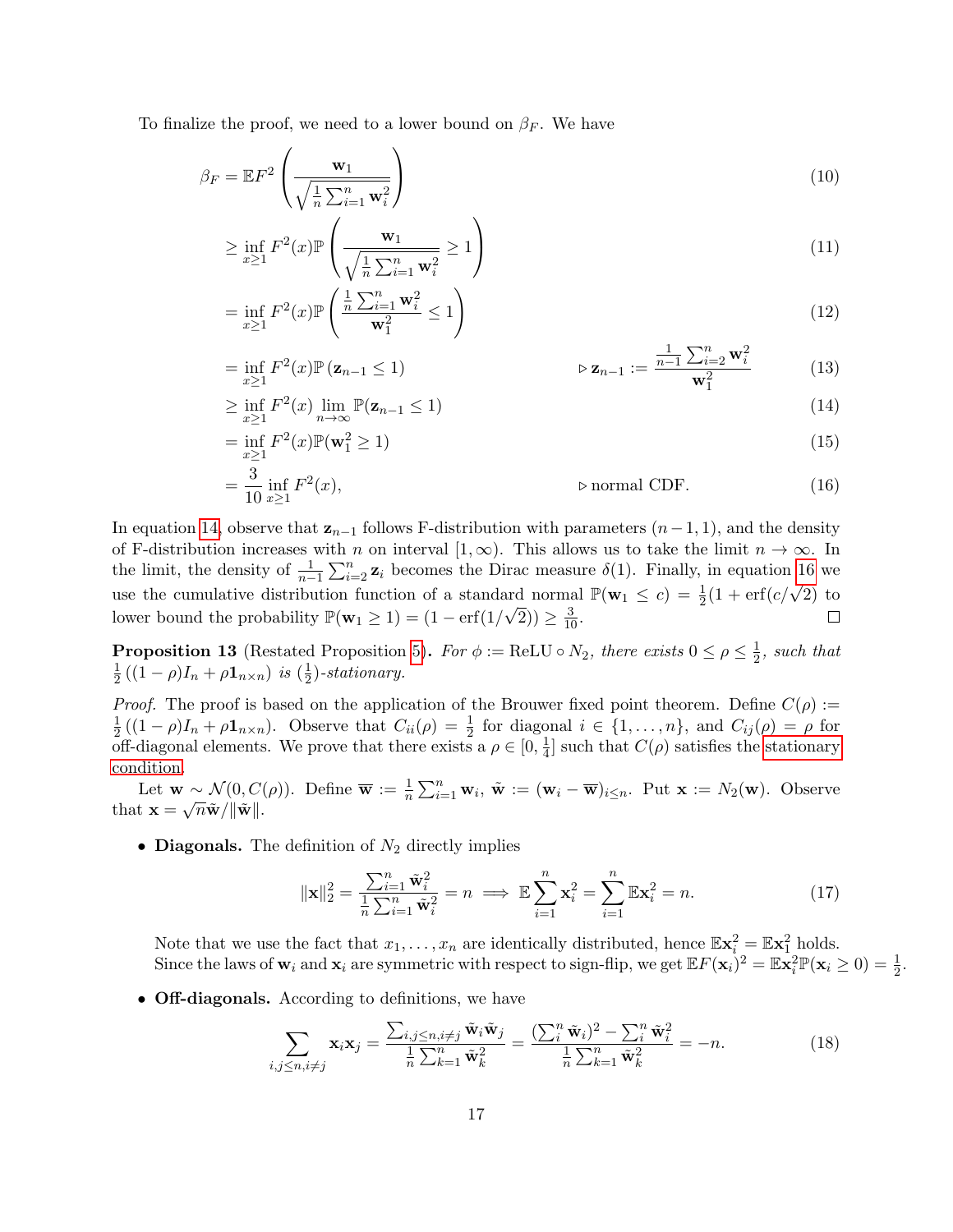Note that we exploit  $\sum_i \tilde{\mathbf{w}}_i = 0$  (see the definition). Since  $\mathbb{E} \mathbf{x}_i \mathbf{x}_j = \mathbb{E} \mathbf{x}_1 \mathbf{x}_2$ ,  $\mathbb{E} \mathbf{x}_i \mathbf{x}_j = -\frac{1}{n-1}$ , yields

$$
-\frac{1}{n-1} = \mathbb{E}[\lvert \mathbf{x}_i \mathbf{x}_j \rvert \lvert \mathbf{x}_i \mathbf{x}_j > 0] \mathbb{P}(\mathbf{x}_i \mathbf{x}_j > 0) - \mathbb{E}[\lvert \mathbf{x}_i \mathbf{x}_j \rvert \lvert \mathbf{x}_i \mathbf{x}_j < 0] \mathbb{P}(\mathbf{x}_i \mathbf{x}_j < 0). \tag{19}
$$

By Cauchy Swartz inequality we have  $\mathbb{E}[|{\bf x}_i {\bf x}_j|] \leq \sqrt{\mathbb{E} {\bf x}_i^2 \mathbb{E} {\bf x}_j^2} = 1$ , which yields

$$
\mathbb{E}[\|\mathbf{x}_{i}\mathbf{x}_{j}\|\mathbf{x}_{i}\mathbf{x}_{j} > 0]\mathbb{P}(\mathbf{x}_{i}\mathbf{x}_{j} \ge 0) + \mathbb{E}[\|\mathbf{x}_{i}\mathbf{x}_{j}\|\mathbf{x}_{i}\mathbf{x}_{j} < 0]\mathbb{P}(\mathbf{x}_{i}\mathbf{x}_{j} < 0) \le 1
$$
\n(20)

$$
\implies \mathbb{E}[\|\mathbf{x}_i\mathbf{x}_j\|\|\mathbf{x}_i\mathbf{x}_j > 0]\mathbb{P}(\mathbf{x}_i\mathbf{x}_j > 0) \le \frac{1}{2} \qquad \text{Eq.19} \tag{21}
$$

$$
\implies \mathbb{E}F(\mathbf{x}_i)F(\mathbf{x}_j) = \frac{1}{2}\mathbb{E}[\|\mathbf{x}_i\mathbf{x}_j\|\|\mathbf{x}_i\mathbf{x}_j > 0]\mathbb{P}(\mathbf{x}_i\mathbf{x}_j > 0) \le \frac{1}{4}.\tag{22}
$$

In the last step, we use the fact that the joint distribution  $(\mathbf{x}_i, \mathbf{x}_j)$  is equal to the joint distribution  $(-\mathbf{x}_i, -\mathbf{x}_j)$ .

Define  $g(\rho) := \mathbb{E} F(\mathbf{x}_i) F(\mathbf{x}_j)$  where  $\mathbf{x}_i, \mathbf{x}_j$  depend on  $\rho$  according to definition. The above derivation implies that g maps the compact convex set  $\rho \in [0, \frac{1}{4}]$  $\frac{1}{4}$  to itself  $g(\rho) \in [0, \frac{1}{4}]$  $\frac{1}{4}$ . Invoking Brouwer fixed point theorem, we get  $g(\rho) = \rho$  for at least one  $\rho \in [0, \frac{1}{4}]$  $\frac{1}{4}$ . Since  $\mathbb{E}\left[F(\mathbf{x}_i)F(\mathbf{x}_j)\right]$  are equal for all  $j \neq k$ , we conclude that  $\mathbb{E}[C'(\rho)] = C(\rho)$ .

<span id="page-17-1"></span>

### <span id="page-17-0"></span>A Concentration analysis

Now, we provide more details for the proof of Lemma [10.](#page-7-1) Recall that we leverage a particular matrix concentration in the proof sketch. We provide more details on this concentration. Let define  $x_i := \phi(\mathbf{g}_i)$  for  $i \in \{1, ..., d\}$ . Since  $\mathbf{x}_i$  are identically distributed, and  $C_*$  obeys [stationary](#page-15-0) [condition,](#page-15-0) we have

$$
\mathbb{E} \mathbf{x}_i^\top \mathbf{x}_i = \mathbb{E}_{\mathbf{g} \sim \mathcal{N}(0, I_n)} \phi(A_* \mathbf{g}_1) \phi(A_* \mathbf{g}_1)^\top = C_*, \qquad i \in \{1, \dots, d\}.
$$
 (23)

This implies that C is the sample average with expectation  $C_*$ . The matrix Bernstein inequality [\[35\]](#page-13-2) states that if sample covariances are uniformly L-bounded deviation from their mean, and  $v(C_*)$ denotes the matrix variance

$$
\|\mathbf{x}_i^{\top}\mathbf{x}_i - C_*\| \le L, \qquad v(C_*) = \|\mathbb{E}(\mathbf{x}^{\top}\mathbf{x} - C_*)^{\top}(\mathbf{x}^{\top}\mathbf{x} - C_*)\|,\tag{24}
$$

then we have

$$
\mathbb{P}(\|C_* - C\| \ge t) \le (2n) \exp\left(\frac{-dt^2/2}{v(C_*) + Lt/3}\right). \tag{25}
$$

In order to invoke the matrix Bernstein inequality, we need to bound spectral norms  $\|\mathbf{x}_i\mathbf{x}_i^{\top}\|$ . Recall in order to invoke the matrix bernstein inequality, we need to bound spectral norms  $\|\mathbf{x}_i \mathbf{x}_i\|$ . Recall  $\phi := F \circ N$ , where N projects into the unit ball with radius  $\sqrt{n}$ , and by assumption  $|F(a)| \le |a|$ for all values. Therefore, the  $\ell^2$  norm of sample vectors will be bounded  $\|\mathbf{x}_i\|_2^2 = \|\phi(A_*\mathbf{g}_i)\|_2^2 \leq n$ ,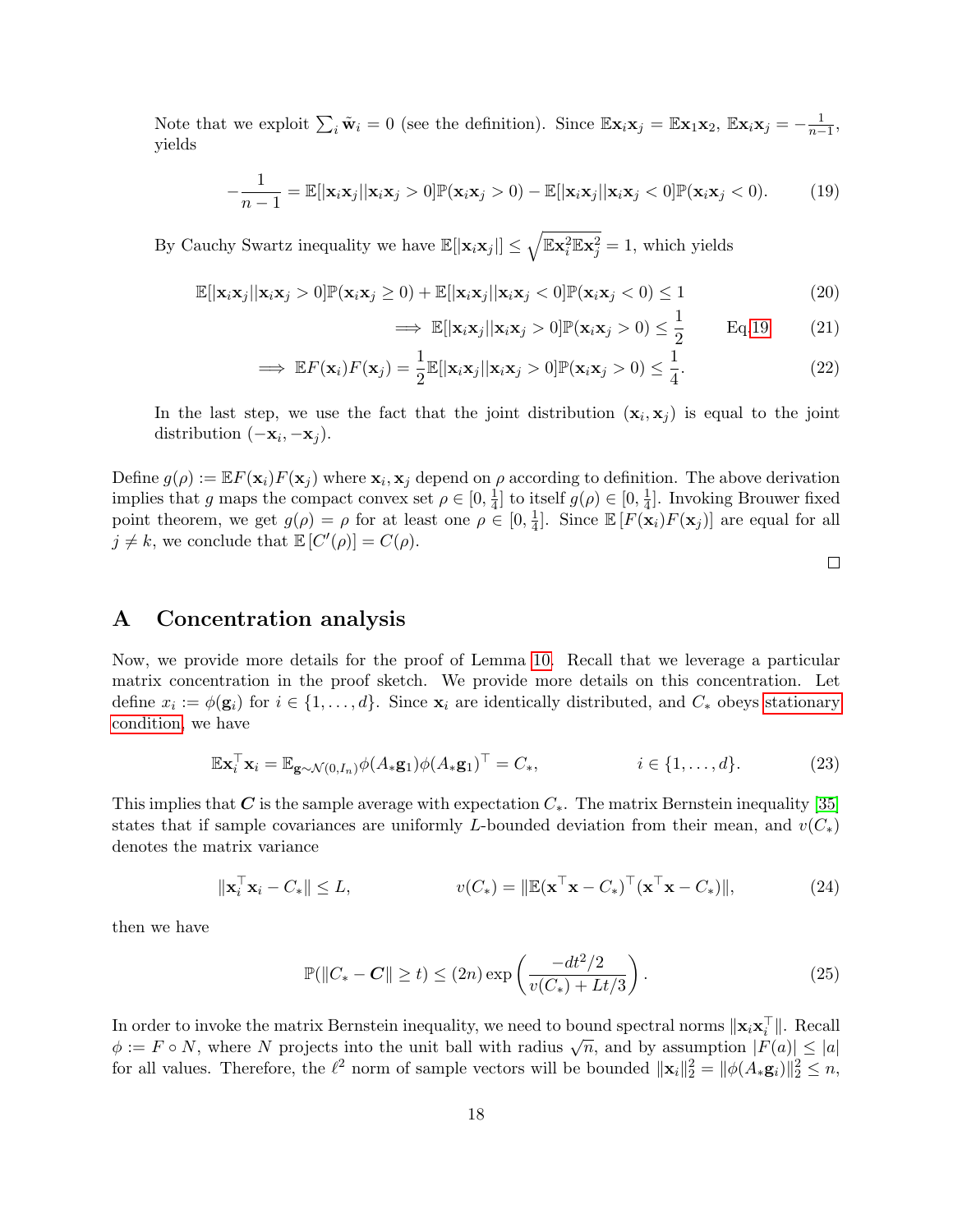implying that  $\|\mathbf{x}_i\mathbf{x}_i^{\top}\| \leq n$  for all i. We are now equipped to quantify  $v(C_*)$ , L,  $||C_*||$ , in the matrix Bernstein inequality as follows

$$
||C_*|| = ||\mathbb{E}\mathbf{x}_1^\top \mathbf{x}_1|| \le \mathbb{E}||\mathbf{x}_1^\top \mathbf{x}_1|| \le n
$$
\n(26)

$$
v(C_*) \le \mathbb{E} \| \mathbf{x}_1^{\top} \mathbf{x}_1 \|^2 + \| C_* \|^2 \le 2n \tag{27}
$$

$$
\forall i \le d : \|\mathbf{x}_i^{\top}\mathbf{x}_i - C_*\| \le \|\mathbf{x}_i\|_2^2 + \|C_*\| \le 2n =: L. \tag{28}
$$

With  $v(C_*) = 2n$  and  $L = 2n$ , we get

$$
\mathbb{P}(\|C_* - C\| \ge t) \le (2n) \exp\left(\frac{-dt^2}{4n(1+t/3)}\right)
$$
 (29)

$$
d_{\text{tv}}(\boldsymbol{W}\boldsymbol{A},\boldsymbol{G}) \le \frac{3n^2}{2} \|C_*^{-1}\|^2 t^2 + (2n) \exp\left(\frac{-dt^2}{4n(1+t/3)}\right). \tag{30}
$$

Because this bound is true for for any t, we can set  $t := \sqrt{\frac{8n \ln(d)}{d}}$  $\frac{\ln(a)}{d}$  to get

$$
d_{\text{tv}}(\boldsymbol{W}\boldsymbol{A},\boldsymbol{G})\tag{31}
$$

$$
\leq \frac{12n^3\ln(d)}{d} \|C_*^{-1}\|^2 + (2n)\exp\left(\frac{-4\ln(d)}{8n(1+\sqrt{2\ln(d)/d})}\right) \tag{32}
$$

$$
\leq \frac{12n^3\ln(d)}{d} \|C_*^{-1}\|^2 + (2n)\exp(-\ln(d)) \qquad \qquad \forall d \geq 1 : \frac{\ln(d)}{d} \leq \frac{1}{2} \qquad (33)
$$

$$
=\frac{12n^3\ln(d)}{d}\|C_*^{-1}\|^2 + \frac{2n}{d} \tag{34}
$$

$$
\leq \frac{13n^3\ln(d)}{d} \|C_*^{-1}\|^2. \tag{35}
$$

# B Proof of Lemma [9](#page-7-2)

**Lemma 14** (Restated Lemma [9\)](#page-7-2).  $\mathbf{A}_{\ell}^{\top} \mathbf{A}_{\ell}$  is concentrated around the  $\beta$ -stationary  $C_*$ :

$$
\mathbb{P}\left(\|\boldsymbol{A}_{\ell}^{\top}\boldsymbol{A}_{\ell}-C_{*}\|\geq t\right)\leq\frac{d_{\mathrm{tv}}(\boldsymbol{W}_{\ell}\boldsymbol{A}_{\ell},\boldsymbol{G})}{\|C_{*}^{-1}\|^{2}t^{2}},
$$

for a random matrix  $\mathbf{G} \in \mathbb{R}^{d \times n}$  with i.i.d. rows  $\mathcal{N}(0, C_*)$ .

*Proof.* Define  $S_t$  as set of matrices A that  $A^{\top}A$  is closer than t from  $C_*$ , and let  $S_t^c$  denote its complement:

$$
S_t := \{ A \in \mathbb{R}^{d \times n} : \| A^\top A - C_* \| \le t \}, \qquad t \ge 0. \tag{36}
$$